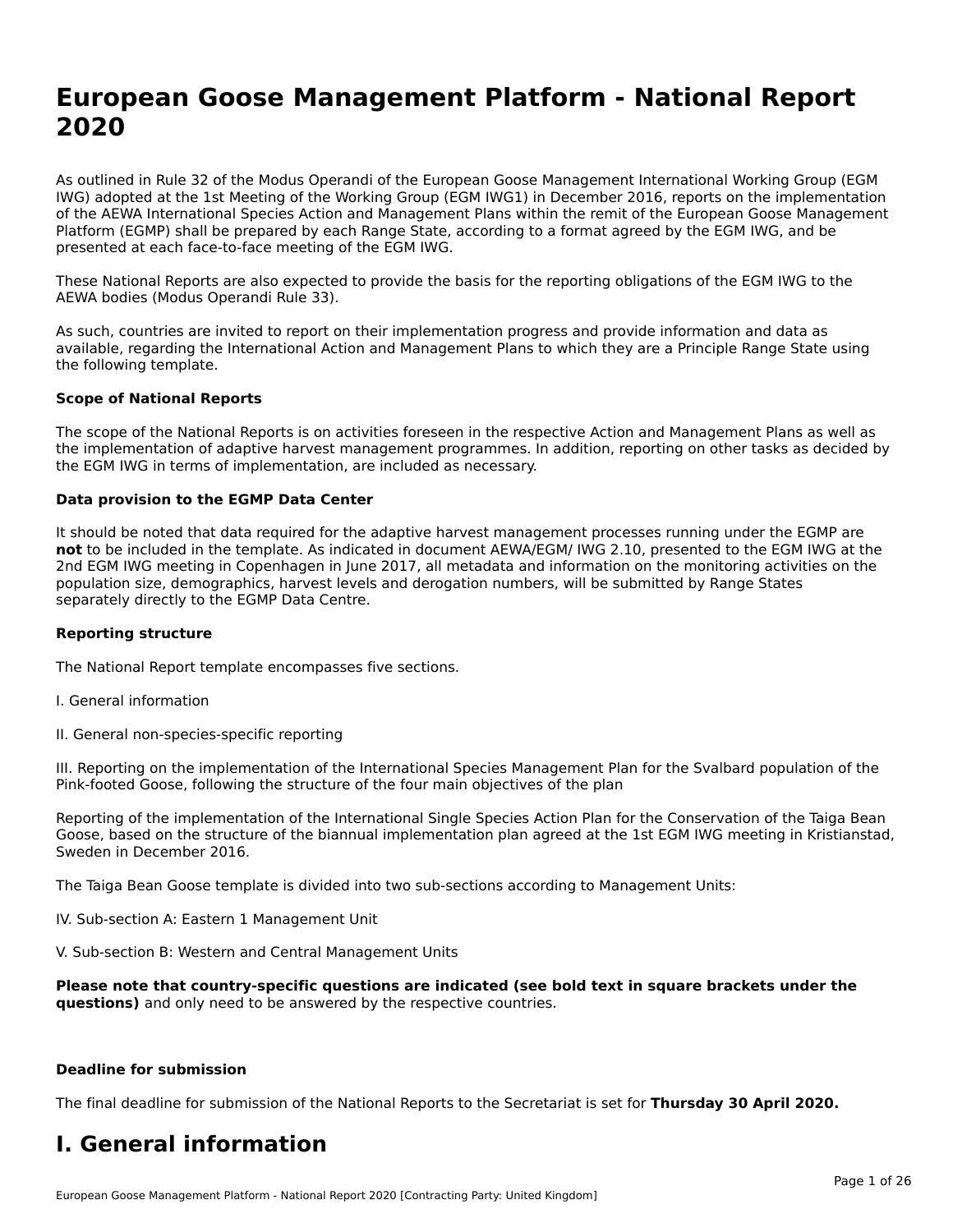### **To be completed by all Range States**

Name of reporting country › United Kingdom of Great Britain and Northern Ireland

# **Designated National EGMP Administrative Authority**

Full name of the institution› Department for Environment, Food and Rural Affairs

Name and title of the head of institution › Rt. Hon. George Eustice, MP Secretary of State for Environment, Food and Rural Affairs

Mailing address - Street and number › Seacole Building, 2 Marsham Street

P.O. Box› n/a

Postal code › SW1P 4DF

City › London

**Country** › United Kingdom

Telephone › +44 (0) 345 933 5577

E-mail› n/a

Website› https://www.gov.uk/government/organisations/department-for-environment-food-rural-affairs

### **Designated National Government Representative (NGR) for EGMP matters**

Name and title of the NGR › Mr Danny Heptinstall, Senior International Biodiversity Adviser

Affiliation (institution, department) › Joint Nature Conservation Committee

Mailing address - Street and number › Monkstone House, City Road

P.O. Box› n/a

Postal code › PE1 1JY

**City** › Peterborough

**Country** › United Kingdom

Telephone  $+44$  (0) 1733 866949

E-mail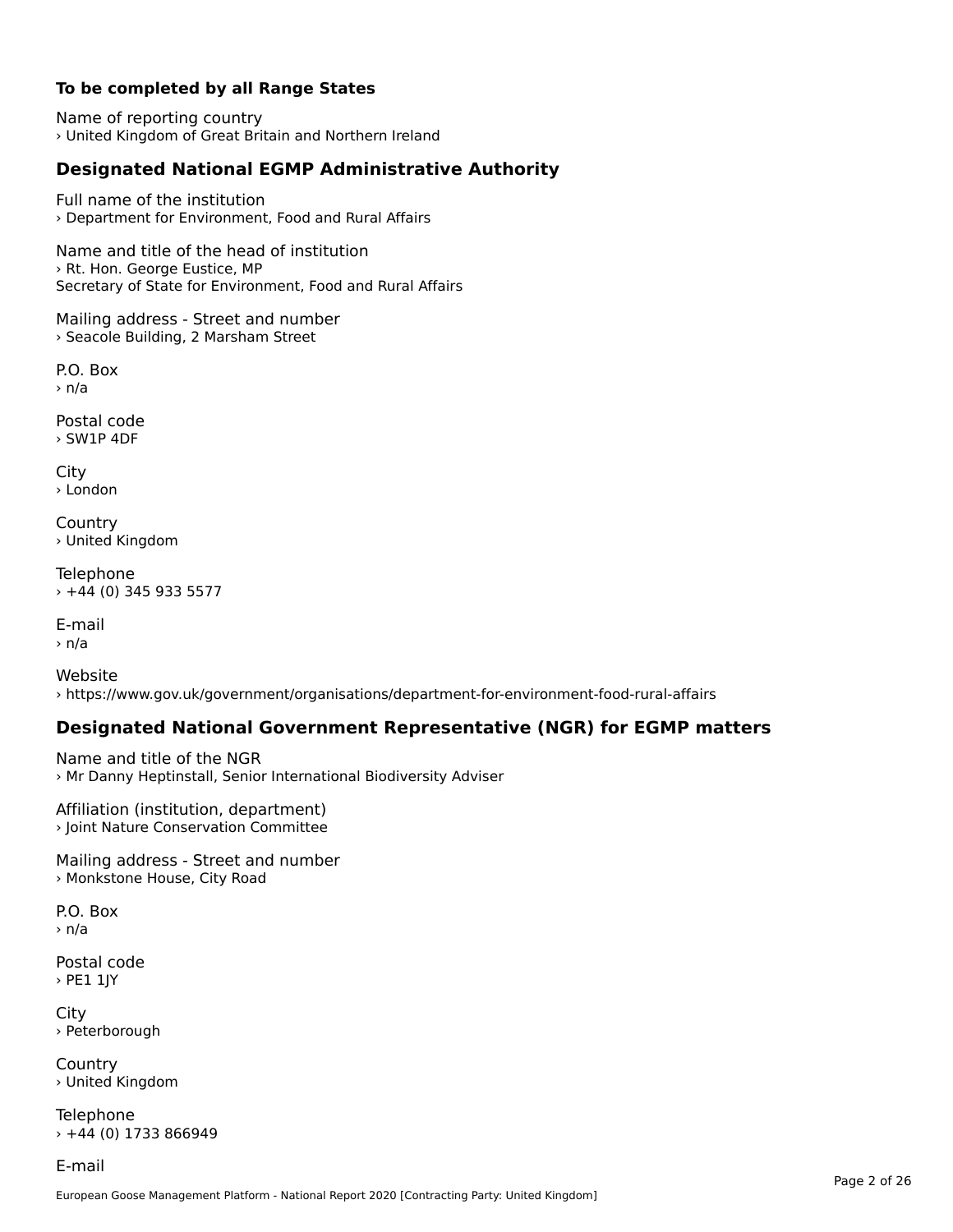› danny.heptinstall@jncc.gov.uk

Website › http://jncc.gov.uk/

#### **Additional designated National Government Representative (NGR) for EGMP matters (if available)**

Name and title of the NGR› Kate BrickettSenior Advisor: Wild Birds

Affiliation (institution, department) › Department for Environment Food and Rural Affairs: Birds, Wildlife Crime and Management

Mailing address - Street and number › Horizon House, Deanery Road

P.O. Box › n/a

Postal code› BS1 5AH

City › Bristol

**Country** › United Kingdom

Telephone › +44 (0)2080266759

E-mail› katie.brickett@defra.gov.uk

Website› https://www.gov.uk/government/organisations/department-for-environment-food-rural-affairs

# **Designated National Expert (NE) for EGMP matters**

Name and title of the NE› Danny Heptinstall, Senior International Biodiversity Adviser

Affiliation (institution, department) › Joint Nature Conservation Committee

Mailing address - Street and number › Monkstone House City Road

P.O. Box› n/a

Postal code › PE1 1JY

City › Peterborough

**Country** › United Kingdom

Telephone › +44 (0) 1733 866949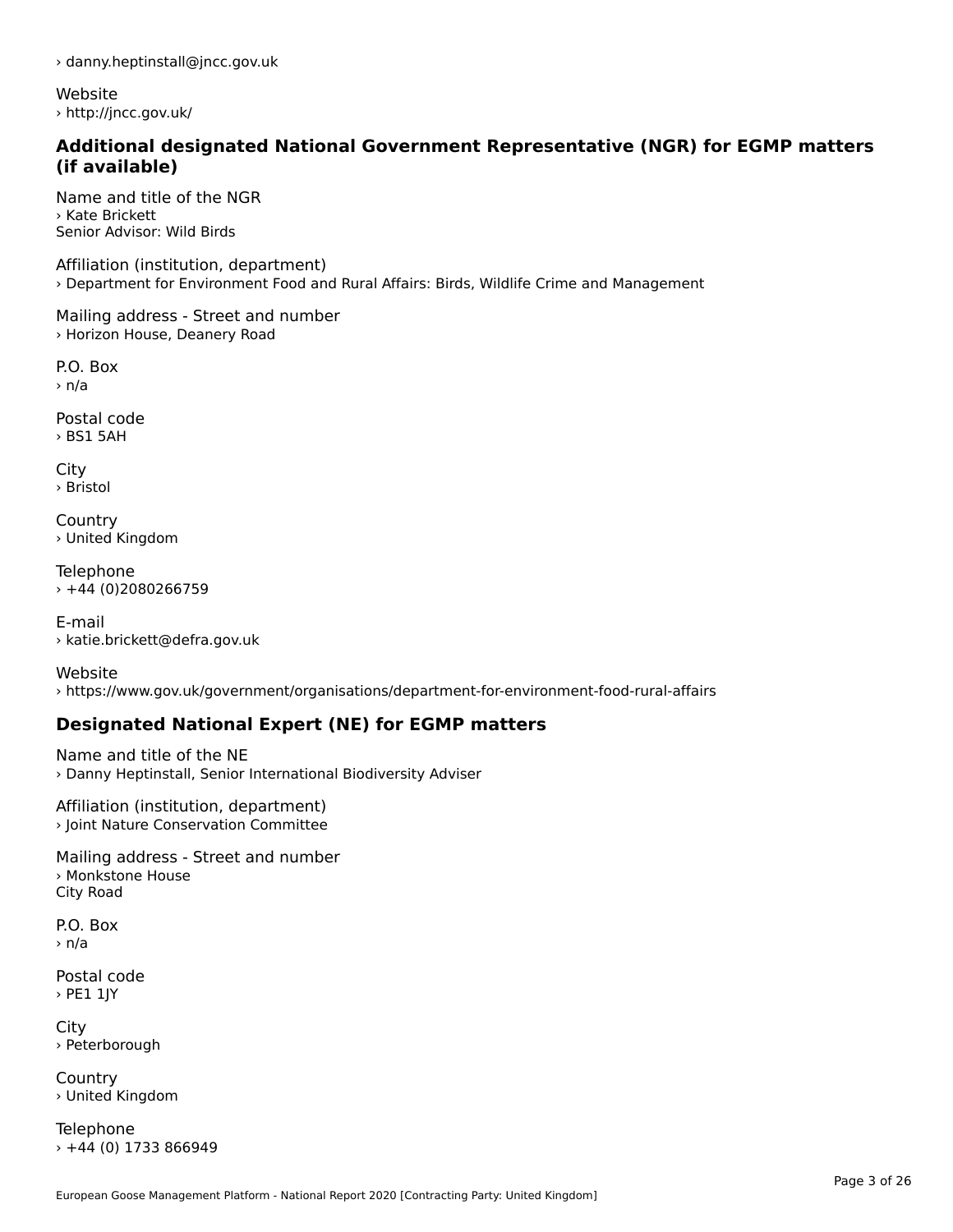E-mail› danny.heptinstall@jncc.gov.uk

Website › http://jncc.defra.gov.uk/

# **Additional designated National Expert (NE) for EGMP matters (if available)**

Name and title of the NE › Rae McKenzie, Policy and Operations Manager

Affiliation (institution, department) › Nature.Scot

Mailing address - Street and number › Main Street, Bowmore, Islay

P.O. Box › n/a

Postal code› PA437JJ

City › Islay

**Country** › United Kingdom

Telephone › +44 (0)131 314 4155

E-mail› Rae.McKenzie@nature.scot

Website› nature.scot

›

#### **Other relevant institutions/entities/individual experts that have contributed to this report**report

Please insert information on any other relevant institutions/entities/individual experts that have contributed to this report › Bart Donato, Natural England

# **Additional information and comments (optional)**

Please insert additional information and comments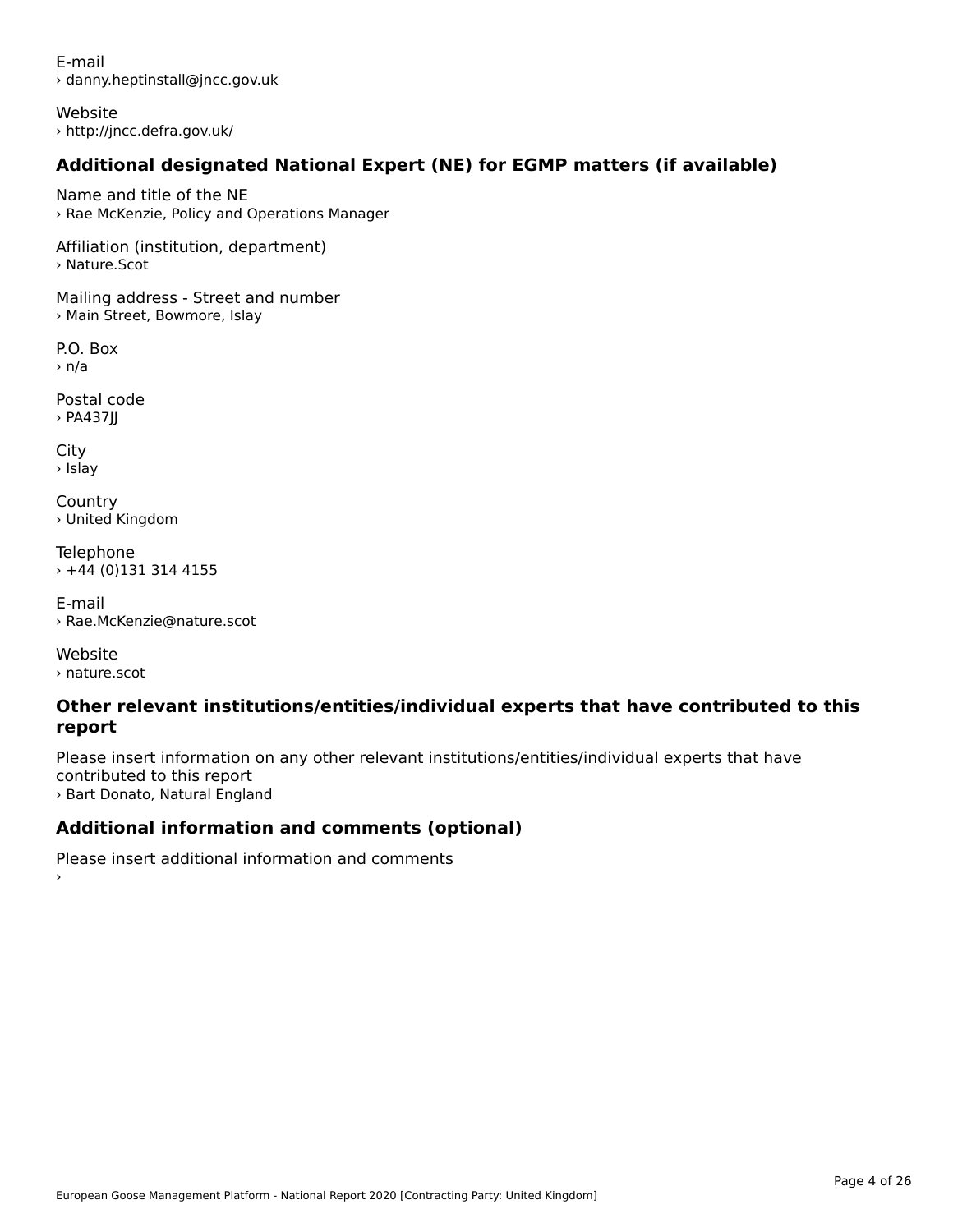#### **II. General non-species-specific reporting**

#### **To be completed by all Range States**

II.1. Are you monitoring the level of agricultural conflict (damage, complaints) with geese in your country n.i. Are you monitoring the lever or agricultural connict (damage, complaints) with g<br>on national (centralized for the entire country), regional(sub-national) or local level?

(PfG ISMP p.33, Objective II  $(4+5)$ ) Please select only one option ☑ Yes**☑ Yes**<br>□ No □ No<br>□ Not relevant

Please indicate the level:

Possibility for multiple options  $\Box$  National (centralized for the entire country)  $\Box$  Regional (sub-national) ☑ Local

#### **National (centralized for the entire country) monitoring**

Please provide details on the national monitoring methods, units, frequency and the coverage

Are these national activities species-specific? Please select only one optionPlease select only one option<br>□ Yes ☐ No $\Box$  No

Please list the species

›

#### **Regional (sub-national) monitoring**

Please provide details on the regional monitoring methods, units, frequency and the coverage

Are these regional activities species-specific? ∩ne these regional activ<br>Please select only one option □ Yes<br>□ No

Please list the species ›

#### **Local monitoring**

Please provide details on the local monitoring methods, units, frequency and the coverage › Logging of complaints to government and other organisations (Scottish Natural Heritage)

Are these local activities species-specific? ∧ne enese local decrimed.<br>Please select only one option ☐ No

Please list the species ricase iist the speeles<br>› Barnacle Goose, Pink-footed Goose,

Please explain the reasons

Please explain the reasons ›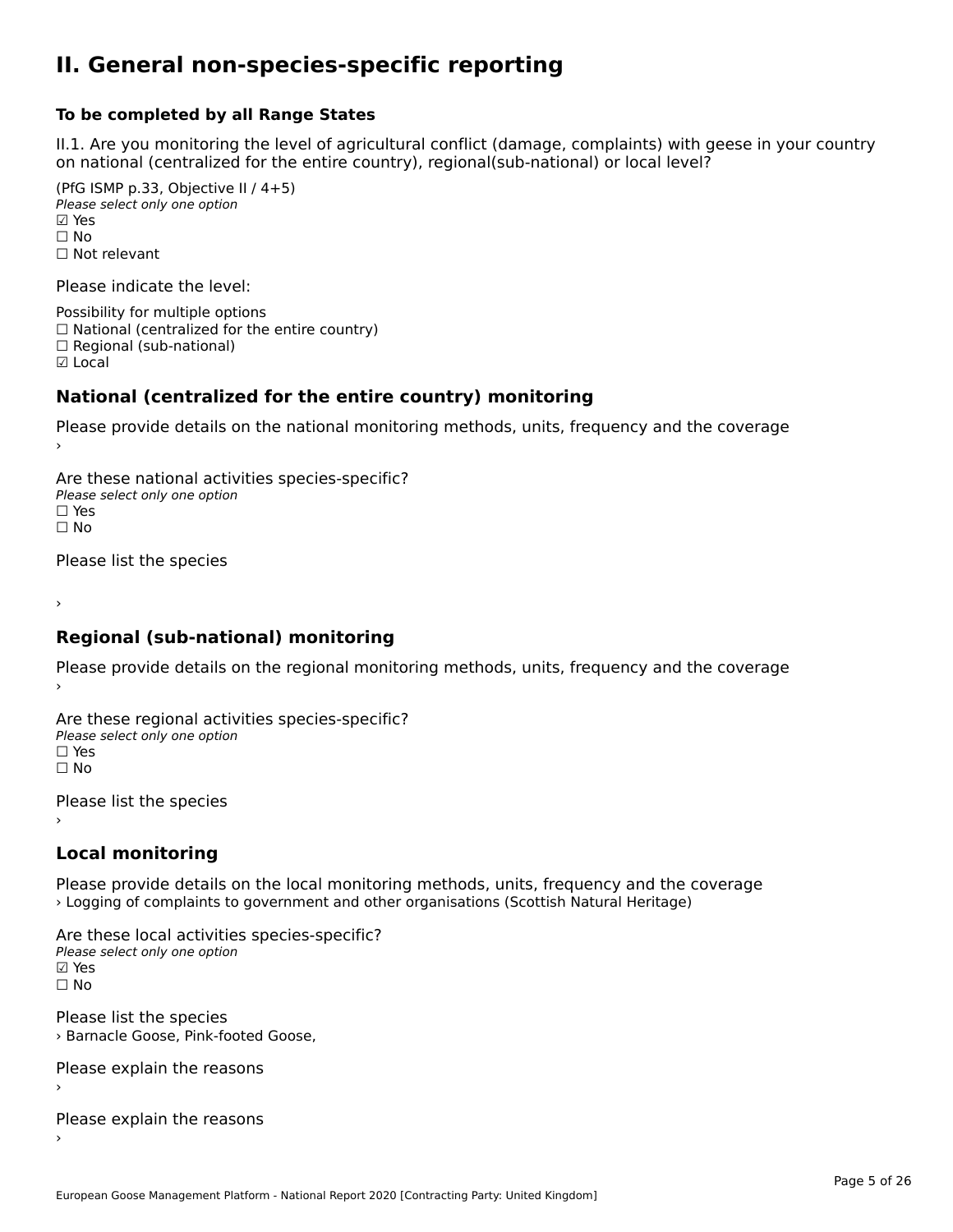II.2. What management measures does your country apply to manage agricultural conflicts related to

(PfG ISMP p. 33, Objective II  $/$  4+5)

Possibility for multiple options

™assionicy for maltiple options<br>□ No agricultural conflict related to geese has been recorded in my country

 $\Box$  No management measures are applied to manage agricultural conflicts related to geese

□ No management measures are applied to manage agricultural connicts rela<br>□ Compensation schemes (payments to farmers for losses e.g. crop damage)

□ Compensation schemes (payments to farmers for losses e.g. crop damage)<br>□ Subsidy schemes (payments to support farmers to provide for/tolerate geese on their land, replacing agricultural use)

use)<br>☑ Scaring schemes or other preventive measures designed to actively keep geese away from farmland

 $\Box$  Designation of goose foraging areas (accommodation areas)

□ Designation or goose foraging areas (accommodation areas)<br>□ Derogation shooting to keep geese away from sensitive crops and to reduce population size

 $\Box$  Any other management measures to alleviate agricultural conflict

### **No management measures are applied**

Please explain the reasons ›

## **Compensation schemes (payments to farmers for losses e.g. crop damage)**

Please indicate the level at which the schemes are applied

Possibility for multiple options rossibility for multiple options<br>□ National (centralized for the entire country) □ National (centralized io<br>□ Regional (sub-national)

☐ Local

Please explain how the damage (yield loss) is determined

Are these schemes species-specific?∩ne these senemes spee<br>Please select only one option □ Yes<br>□ No

Please provide details on the species-specific measures

Please provide any other details (e.g. results), if available

Please explain the reasons

Is the effectiveness of this scheme evaluated?Please select only one option☐ Yes☐ No

Please provide details on the evaluation of effectiveness

Please provide any other details (e.g. results), if available

Please explain the reasons

#### **Subsidy schemes (payments to support farmers to provide for/tolerate geese on their land, replacing agricultural use)**

Please indicate the level at which subsidy schemes are provided

Possibility for multiple options гозывниу тог нингріе орноть<br>□ National (centralized for the entire country)  $\Box$  Regional (sub-national)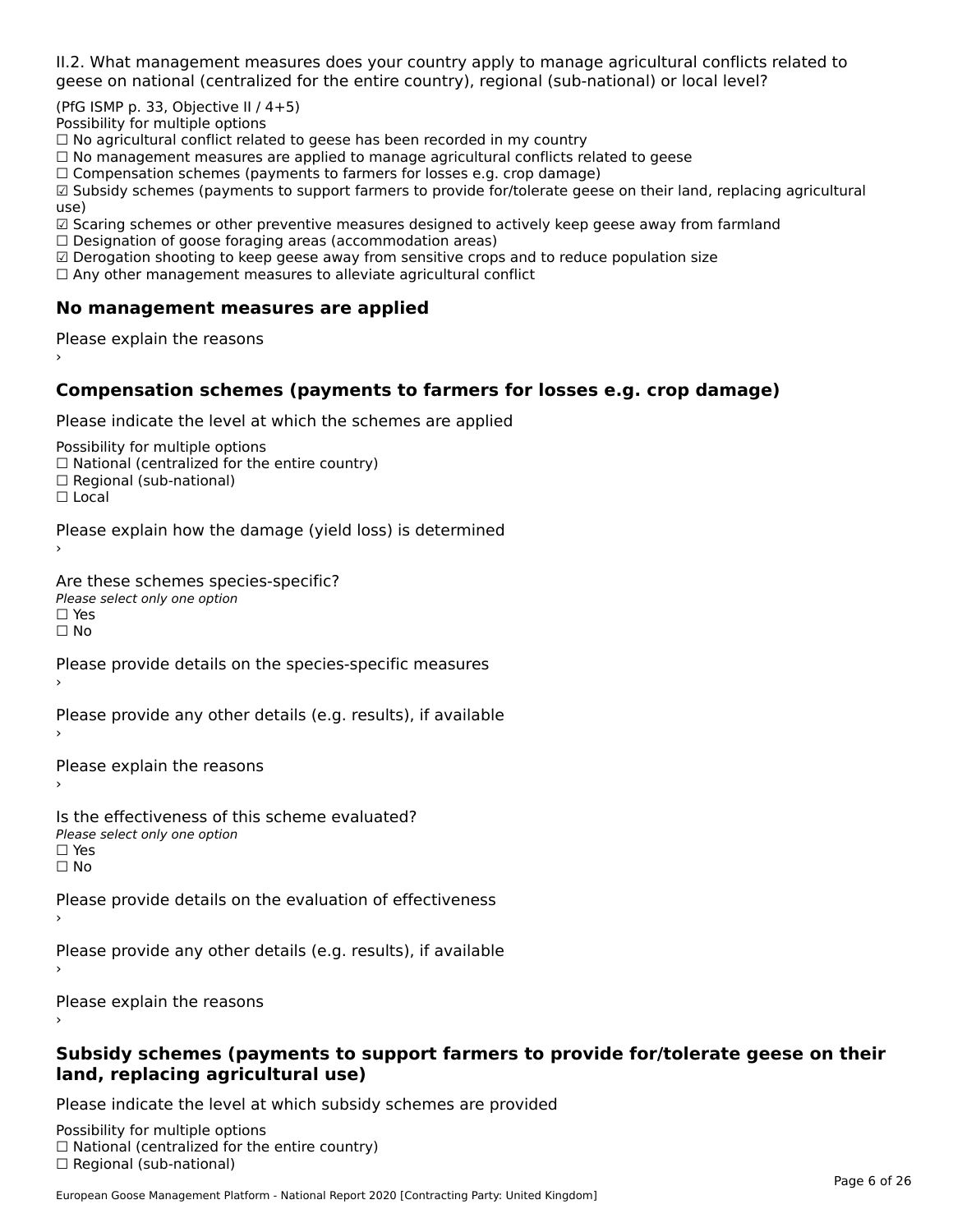#### ☑ Local

Please provide details on the subsidy schemes › See weblinks

Are these schemes species-specific?∧e chese senemes spee<br>Please select only one option ⊠ Yes<br>□ No

Please provide details on the species-specific measures › See weblinks

Please provide any other details (e.g. results) if available › See weblinks

Please explain the reasons

Is the effectiveness of this scheme evaluated? □ CHECONCHESS OF C<br>Please select only one option ☐ No

Please provide details on the evaluation of effectiveness

Please provide any other details (e.g. results) if available › See weblink

Please explain the reasons

# **Scaring schemes or other preventive measures designed to actively keep geese away from farmland**

Please indicate the level of the schemes

Possibility for multiple options ™assibility for multiple options<br>□ National (centralized for the entire country) □ National (centralized io<br>□ Regional (sub-national) ☑ Local

Please provide details on the scaring schemes or other preventive measures › See weblinks

Is the effectiveness of this scheme evaluated?Please select only one option ☑ Yes☐ No

Please provide details on the evaluation of effectiveness› Local schemes are reviewed through discussion and consultation with stakeholders

Please provide any other details (e.g. results) if available

Please explain the reasons

# **Designation of goose foraging areas (accommodation areas)**

Please provide details on the foraging areas (accommodation areas)

Please indicate at which level the foraging areas are designated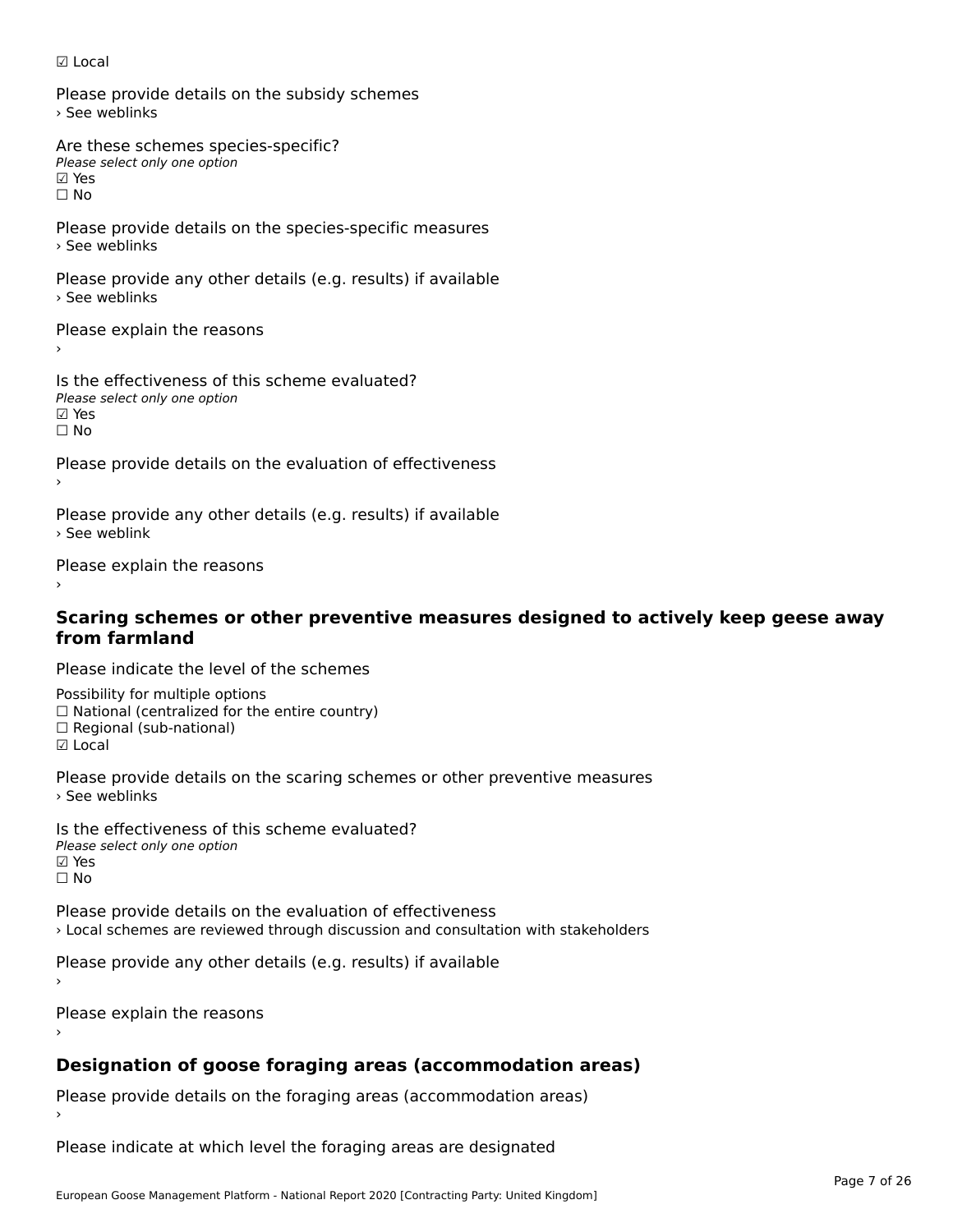Possibility for multiple options rossibility for multiple options<br>□ National (centralized for the entire country) □ National (centralized io<br>□ Regional (sub-national) ☐ Local

Is the effectiveness of accommodation areas evaluated?□ CITC CITCCITCITESS OF Q<br>Please select only one option  $\square$  Yes ☐ No

Please provide details on the evaluation of effectiveness

Please provide any other details (e.g. results), if available

Please explain the reasons

#### **Derogation shooting to keep geese away from sensitive crops and to reduce population size**population size

Please provide species-specific details on the derogation shooting *See weblink on Islay Strategy* > See weblink on Islay Strategy

Please indicate the application level of the derogation shooting

Possibility for multiple options rossibility for multiple options<br>□ National (centralized for the entire country) □ National (centralized io<br>□ Regional (sub-national)

☑ Local

Is the effectiveness of derogation shooting evaluated? Please select only one option riease<br>☑ Yes ☐ No

Please provide details on the evaluation of effectiveness

Please provide any other details (e.g. results), if available

Please explain the reasons

### **Any other management measures taken to alleviate agricultural conflicts**

Please provide details on the management measures that are taken

Please indicate the level of the measures

Possibility for multiple options rossibility for multiple options<br>□ National (centralized for the entire country) □ National (centralized io<br>□ Regional (sub-national)

☐ Local

Are these measures species-specific? ric criese measures spe<br>Please select only one option *riease*<br>□ Yes ☐ No

Please give details on the species-specific measures

Please provide brief details (attach file or provide weblink)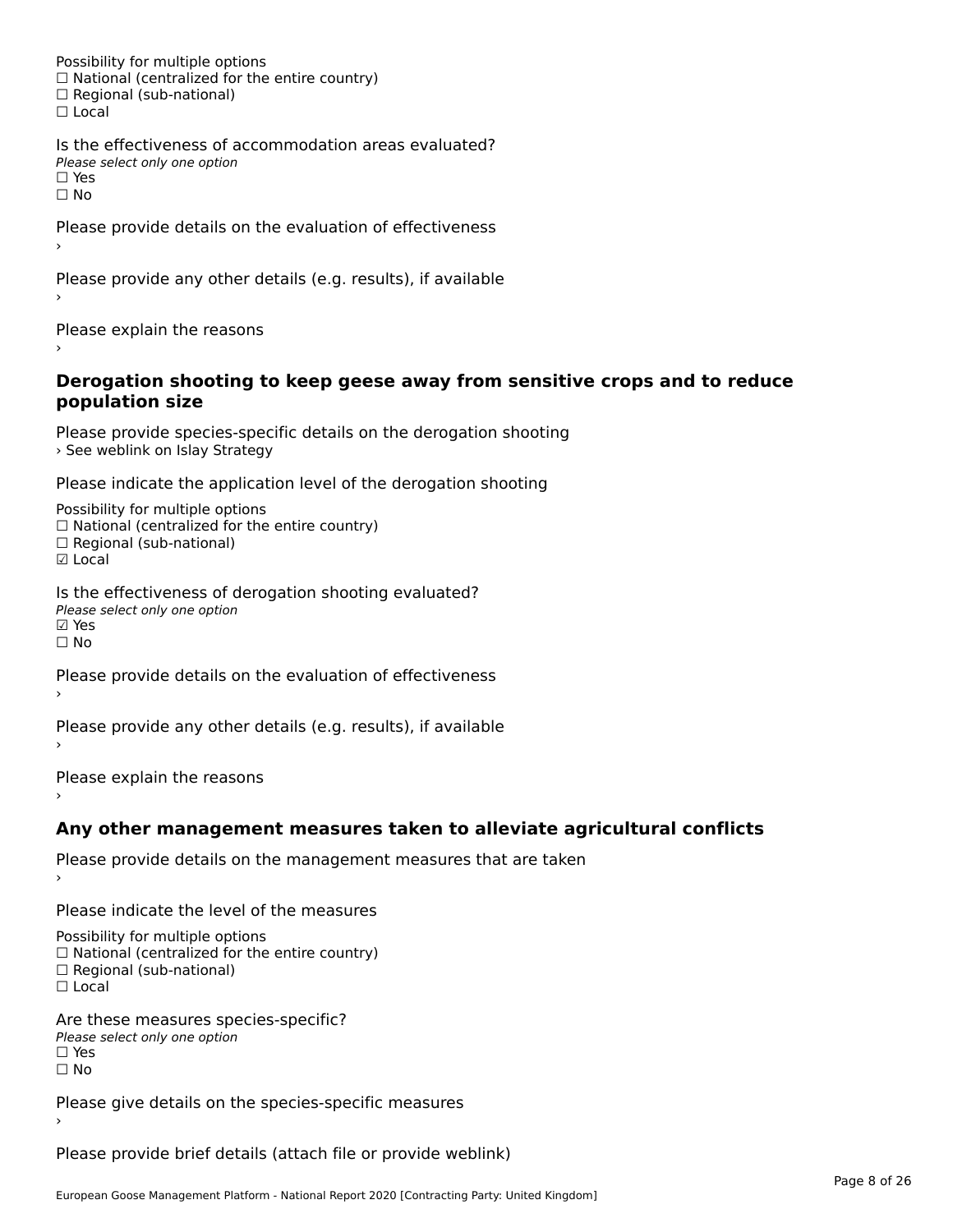›

Please explain the reasons›

Is the effectiveness of these measures evaluated? Please select only one option

☐ Yesים וכ∍<br>⊡ No

Please provide details on the evaluation of effectiveness

Please provide any other details (e.g. results), if available

Please explain the reasons

II.3. Has your country developed new or adjusted existing legislation to facilitate the implementation of

(TBG ISSMP; PfG ISSMP)Please select only one option ☐ Yes

☐ The legislation has been reviewed and no need to adjust existing or develop new legislation has been identified  $\Box$  The regislation has been reviewed and no need to adjust existing or develop hew regislation has been identify and  $\Box$  No, but the development of new or adjustment of existing legislation is currently under political

□ No, but the development of new or adjustment of existing legislation is currently under political discussion<br>□ No, but the development of new or adjustment of existing legislation is currently under technical discussion

☑ The legislation has not been reviewed yet for any possible need of adjustment or development of new legislation

☐ Other

Please provide details on the new legislation or the adjustments to existing legislation and the issues addressed

Please attach the legislation

Please indicate if you have used the Guidance on Implementation of AHM through Domestic Legal Piease indicate if you have used the<br>Regulations (adopted at EGM IWG3) Please select only one option ☐ Yes

☐ No

Please explain what other guidance has been used instead

Please provide details›

Is there an anticipated date to conclude considerations related to development or adjustment of legislation Proced to Arm within your country

Is there an anticipated date to conclude considerations related to development or adjustment of legislation is there are anticrpated date to control<br>related to AHM within your country

Please explain the reasons

Please specify›

European Goose Management Platform - National Report 2020 [Contracting Party: United Kingdom]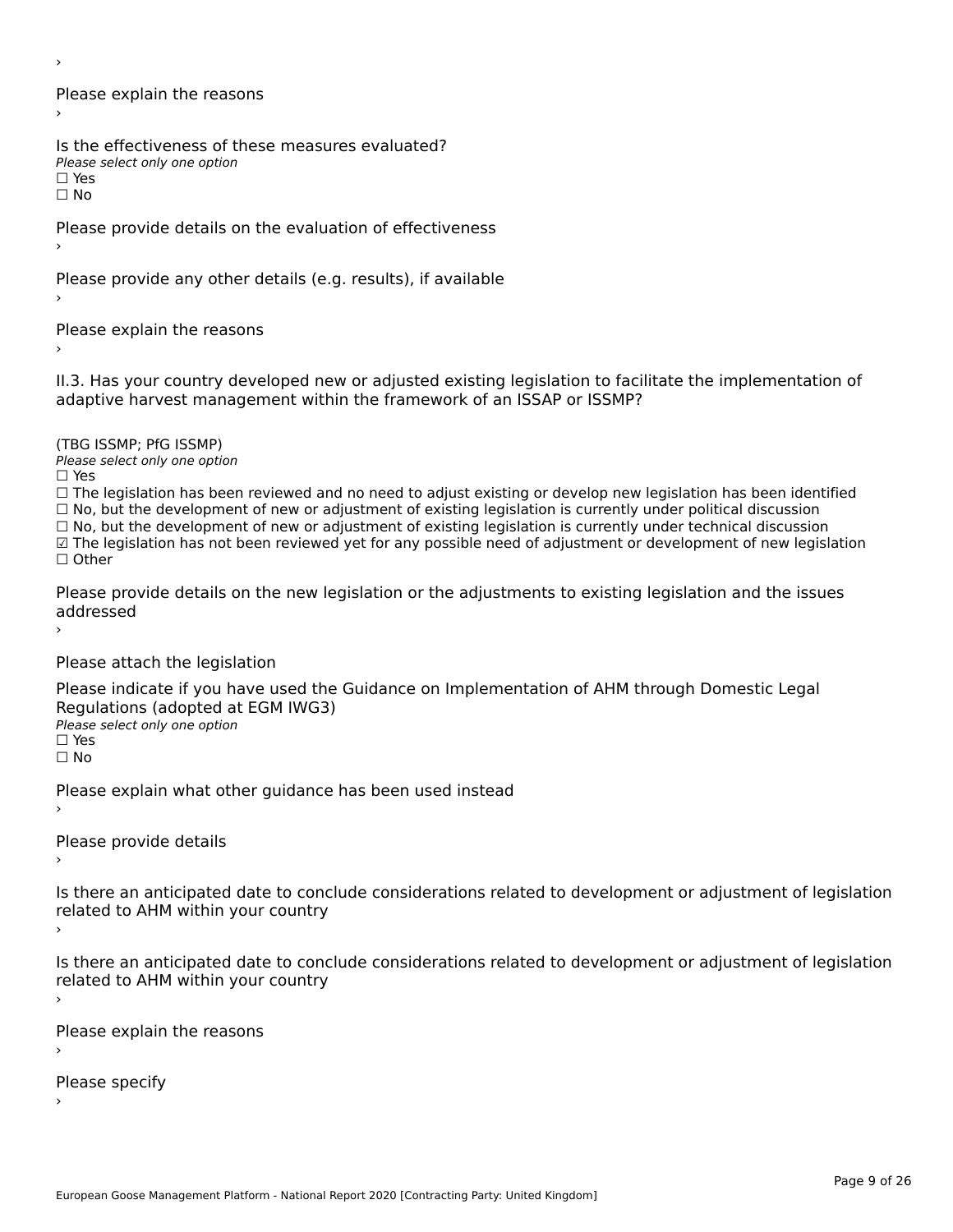# **III. Pink-footed Goose International Species Management Plan (PFG**III. FIIIN-IUULEU GUUSE IIILEI II**atiunai Species Management Fian (FTG**<br>ISMD)

#### **Praticipating Range States: Belgium, Denmark, the Netherlands, Norway**

# **General Implementation**

III.1. Does your country have a national (centralized for the entire country), regional (sub-national) or local

(PfG ISMP, p. 29; Objective II+IV/6) Please select only one option *Please select only one option*<br>□ Yes, adopted and being implemented  $\Box$  ies, adopted and being implemented<br> $\Box$  Yes, adopted but not being implemented  $\Box$  A plan(s) is/are being developed ☐ No

Please indicate the level of the plan

Possibility for multiple options rossibility for multiple options<br>□ National (centralized for the entire country) □ National (centralized io<br>□ Regional (sub-national) ☐ Local

#### **National management plan**

Please indicate the date of adoption

 **National** Management Plan

›

Please indicate by whom the plan was adopted

**National** Management Plan ›

Please provide details about the implementing agency

**National** Management Plan ›

Please provide a reference to the plan

**National** Management Plan ›

Please provide a main contact

**National** Management Plan ›

Does the management plan/s promote recreational uses such as tourism and hunting?

(PfG ISMP, p. 33, Objective II+IV/6) Please select only one optionPlease select only one option  $\square$  Yes ☐ No

Please provide more details on the activities

Please indicate the economic, cultural and other value of the recreational activities at national level

Please explain the reasons

### **Regional management plan**

In case of various management plans, please upload a document or table listing all the management plans, $\frac{1}{2}$  case of various management plans, please uploa including the details required in the sections below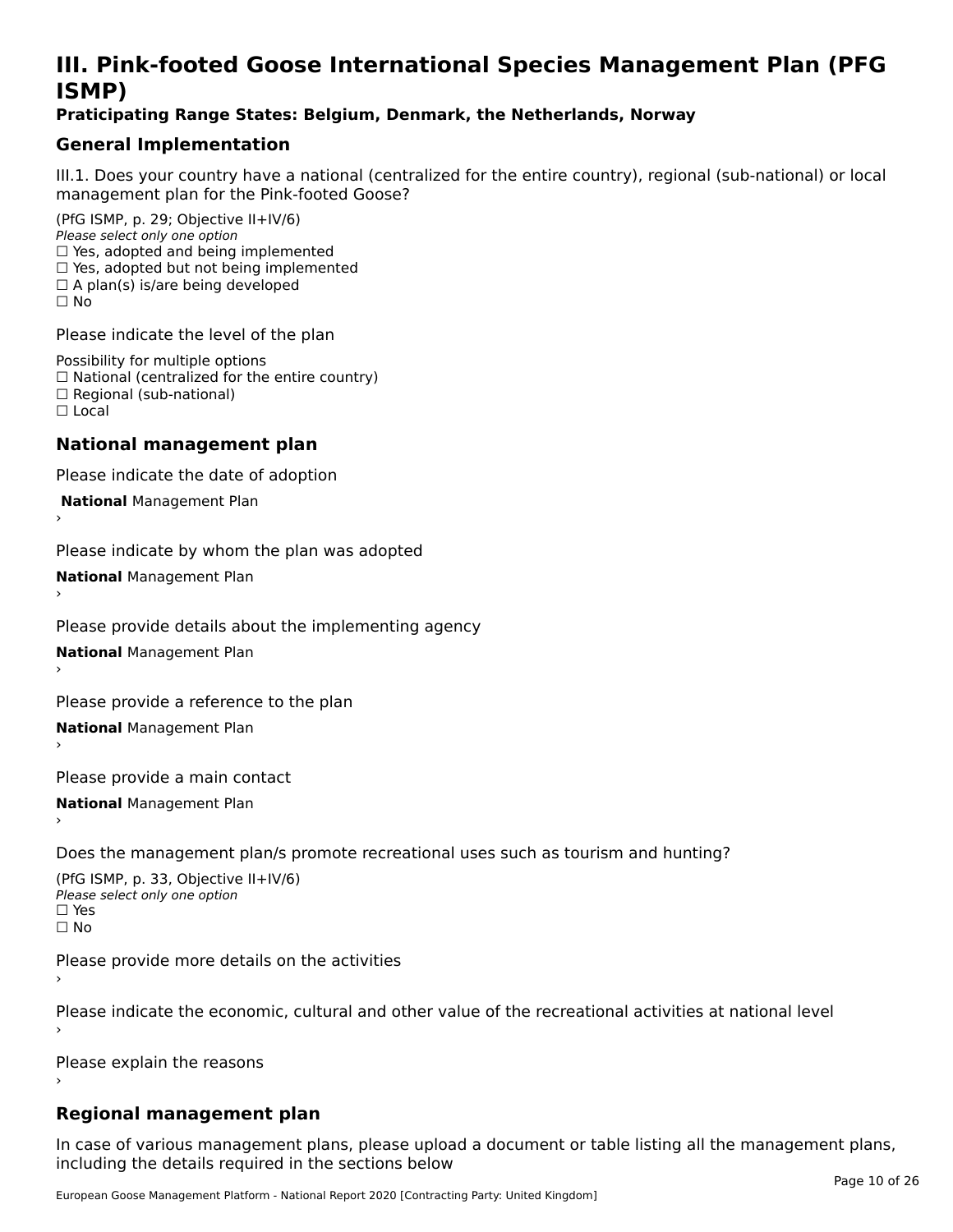Please indicate the region the plan encompasses **Regional** Management Plan

Please indicate the date of adoption **Regional** Management Plan ›

Please indicate by whom the plan was adopted

**Regional** Management Plan

›

Please provide details about the implementing agency

**Regional** Management Plan

Please provide a reference to the plan

**Regional** Management Plan

Please provide a main contact

**Regional** Management Plan

Does the management plan promote recreational uses such as tourism and hunting?

(PfG ISMP, p. 33,Objective II+IV/6) ∩∩ וויוכו פון<br>Please select only one option<br>□ Yes □ Yes<br>□ No

Please provide more details on the activities

Please indicate the economic, cultural and other value of the recreational activities at regional level

Please explain the reasons ›

### **Local management plan**

In case of various management plans, please upload a document or table listing all the management plans, In case of various management plans, please uploa<br>including the details required in the sections below

Please indicate the area the plan encompasses

**Local** Management Plan

Please indicate the date of adoption

**Local** Management Plan›

Please indicate by whom the plan was adopted

**Local** Management Plan

Please provide details about the implementing agency

**Local** Management Plan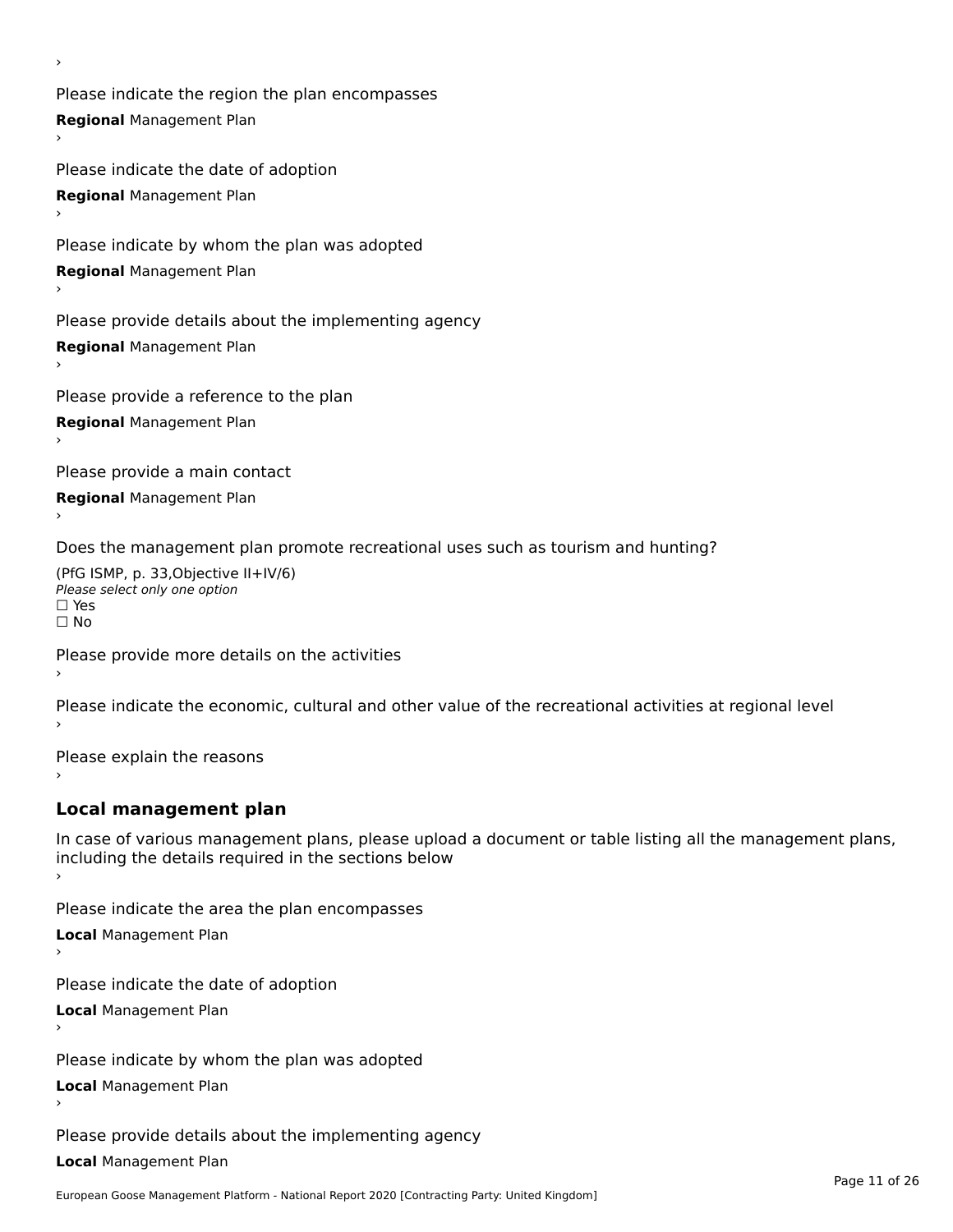Please provide a reference to the plan **Local** Management Plan

Please provide a main contact

**Local** Management Plan

›

Does the management plan promote recreational uses such as tourism and hunting?

(PfG ISMP, p. 33, Objective II+IV/6) Please select only one option☐ Yes☐ No

Please provide more details on the activities›

Please indicate the economic, cultural and other value of the recreational activities at local level

Please explain the reasons ›

Please indicate the level of the plan ∩ease marcate the lever of the plan<br>□ National (centralized for the entire country) □ National (centralized io<br>□ Regional (sub-national) ☐ Local

#### **National management plan**

Please indicate the date of adoption National management plan

Please indicate by whom the plan was adopted National management plan ›

Please provide details about the implementing agency

National management plan

Please provide a reference to the plan

National management plan

Please provide a main contact

National management plan

# **Regional management plan**

Please indicate the region the plan encompasses Regional management plan

Please indicate the date of adoption

Regional management plan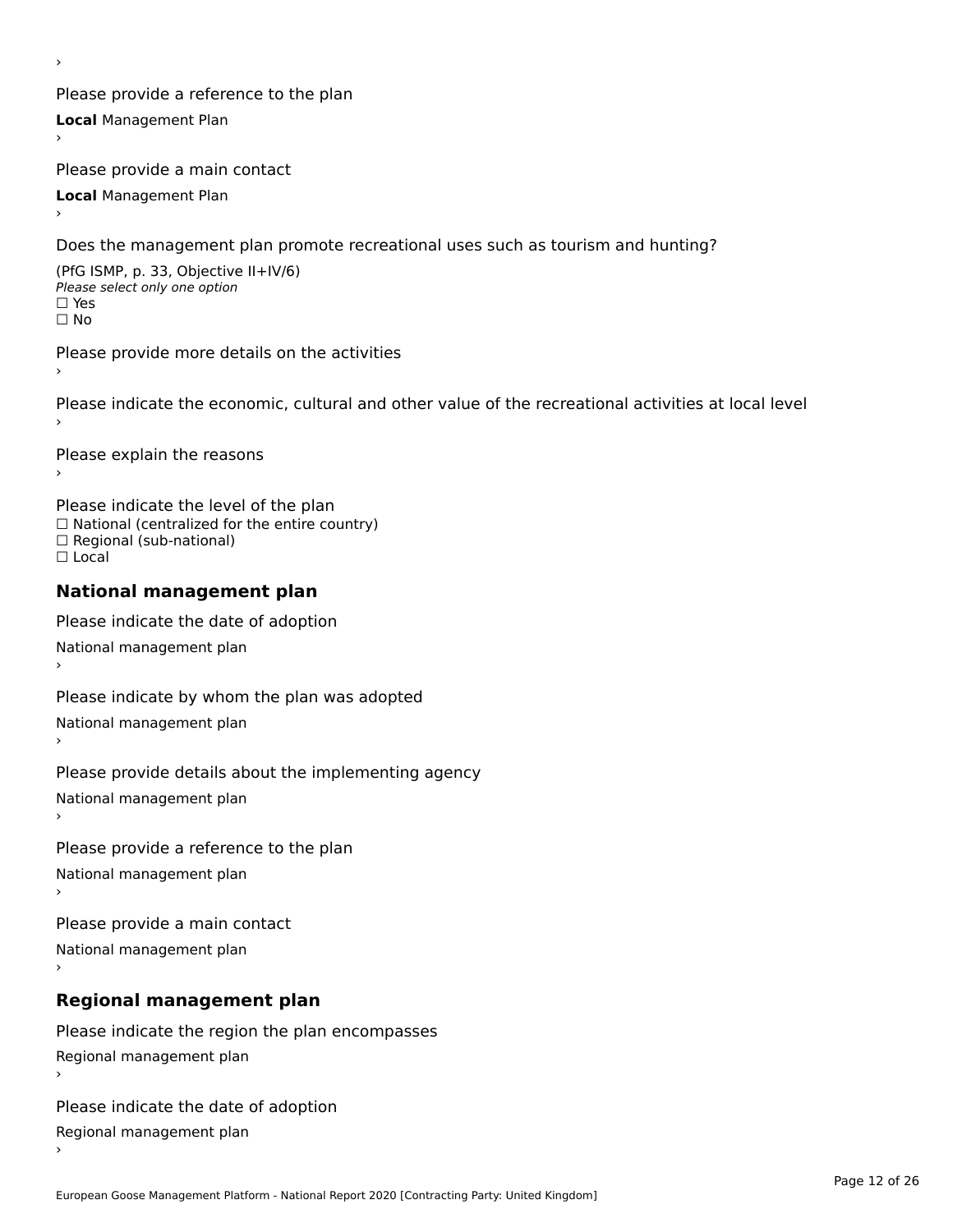```
Please indicate by whom the plan was adopted Regional management plan
Please provide details about the implementing agency Regional management plan
Please provide a reference to the plan Regional management plan
Please provide a main contact Regional management plan
Local management plan
Please indicate the area the plan encompasses Local management plan›Please indicate the date of adoption Local management planا<br>ا
Please indicate by whom the plan was adopted Local management plan›Please provide details about the implementing agency Local management planا<br>ا
Please provide a reference to the plan Local management plan›Please provide a main contact Local management planا<br>ا
In case of various management plans, please upload a document or table listing all the management plans,in case or various management plans, please upload
including the details required in the sections above
```
Are the management plan/s promoting recreational uses such as tourism and hunting?

```
(PfG ISMP, p. 33, Objective II+IV/6)
Please select only one option☐ Yes☐ No
```
Please provide more details on the planned activities

Please explain the reasons›

Please indicate why the plan is not being implemented›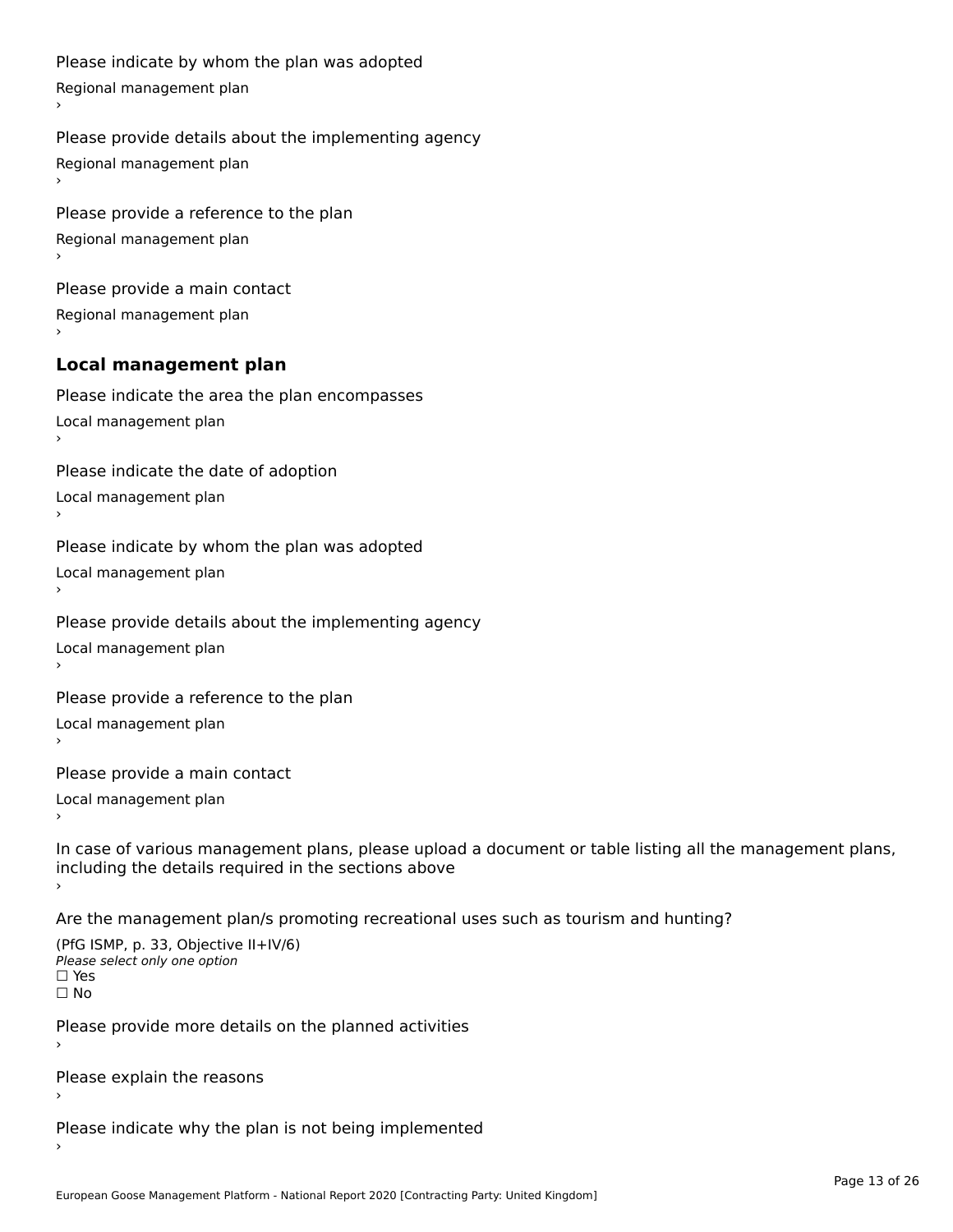Please indicate the timeline for the finalization of the plan

Please indicate when it is expected to be adopted

Please indicate the level of the plan(s) (National, regional, local)

Please explain the reasons

Field for additional information on management plan/s (optional)

III.2. Has your country established a working group to support the implementation of the PfG ISMP?

(PfG ISMP, p. 29, Objective I+II+II+IV/1)Please select only one option □ Yes, a working group has been established □ Tes, a working group has been established<br>□ The establishment of a working group is under consideration

Please indicate the type of working group that has been established

Possibility for multiple options ™assibility for multiple options<br>□ National (centralized for the entire country) □ National (centralized io<br>□ Regional (sub-national)  $\Box$  Local

#### **National working group**

›

Please indicate the date of establishment

Please list the working group members and coordinator ›

Please provide details about the functions of the working group ›

Please provide a main contact ›

**Regional working group**

In case of multiple regional working groups, please upload a document or table listing all the working In case of multiple regional working groups, please upload a<br>groups, including the details required in the sections below

Please indicate the region the working group services ›

Please indicate the date of establishment ›

Please list the working group members and coordinator ›

Please provide details about the functions of the working group ›

Please provide a main contact ›

### **Local working group**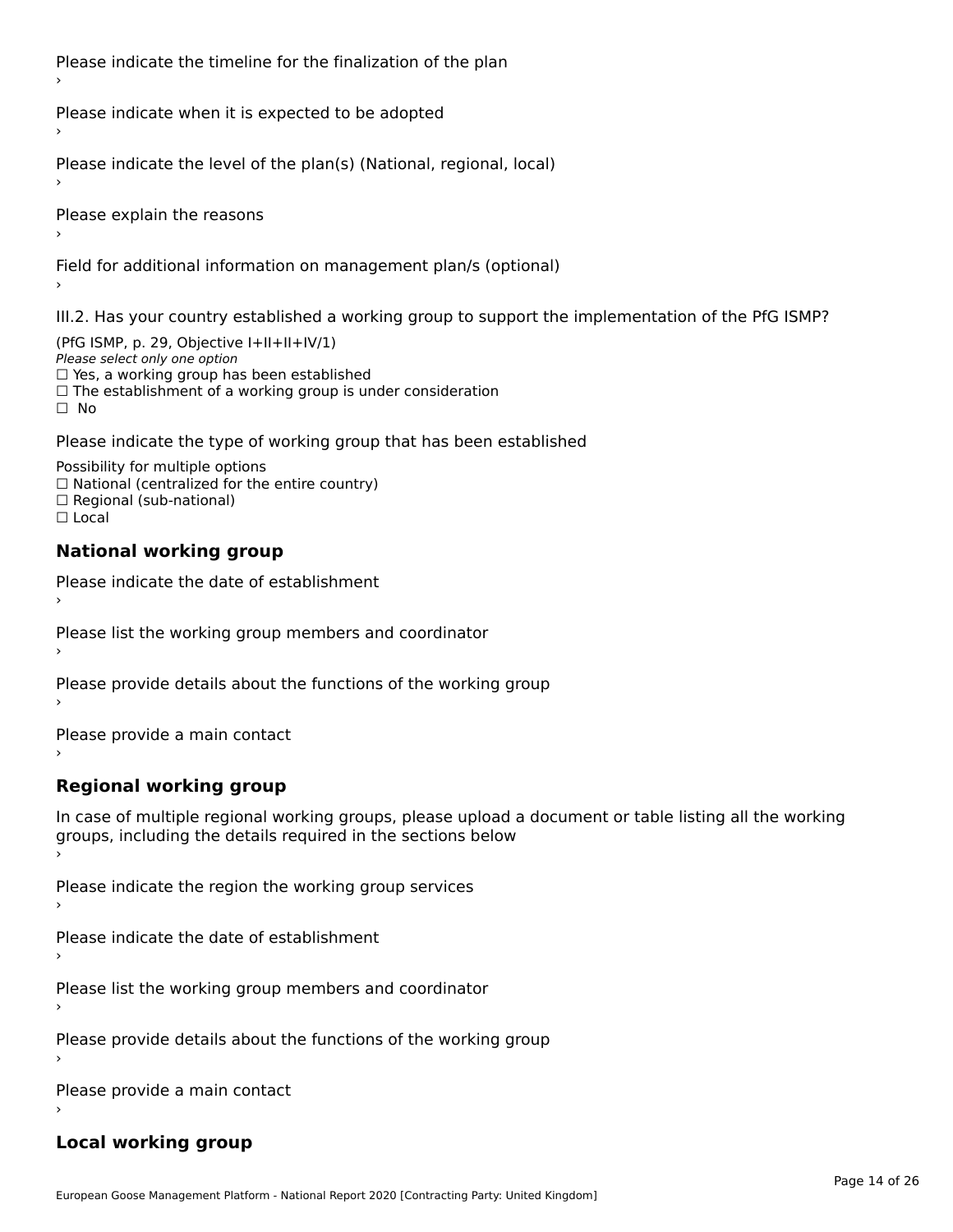In case of multiple local working groups, please upload a document or table listing all the working groups, in case of multiple local working groups, please up ›

Please indicate the area the working group services ›

Please indicate the date of establishment ›

Please list the working group members and coordinator

›

Please provide details about the functions of the working group ›

Please provide a main contact ›

Please indicate by when a decision on the establishment will be taken

Please indicate which existing structure or capacity is responsible for the implementation of the PfG ISMP instead<br>Seatsead ›

Field for additional information on working group (optional)

#### **Objective I. Maintain a sustainable and stable Pink-footed Goose population and its range**range

III.3. Have key sites for the Pink-footed Goose been identified in your country?

(PfG ISMP, p. 32, Objective I/4)Please select only one option ☐ Yes☐ No

Please upload an Excel table and include specific information for each site on the following items

- $1 \quad \alpha$
- 2 Site
- 2 Site<br>3 Size (ha)

د حدد una<br>4 Location (decimal geographic coordinates; and separately upload a map indicating roost and main foraging areas 4 Location<br>if possible)

- 5 Main habitat types
- 6 Has this site been afforded appropriate designation status at international levels (e.g. Ramsar site, SPA, etc.)? 6. Bestweetter status
- 6a Designation status<br>6b Date of designation
- 
- 6c Any other relevant information
- 7 Has this site been afforded appropriate protected area status at national levels? 7a Designation status
- 7a Designation status<br>7b Date of designation
- 
- 7c Any other relevant information
- 8 Does a management plan exist that address the conservation requirements of pink-footed geese?
- 8a Provide brief details e.g. about the hunting regulations and other management regimes ›

Please explain the reasons

III.4. Are measures being taken to restore and/or rehabilitate Pink-footed Geese roosting and/or feeding habitats?

 $(PCI GMP, p. 33, Qb)$  is the I+II/7) Possibility for multiple optionsPossibility for multiple options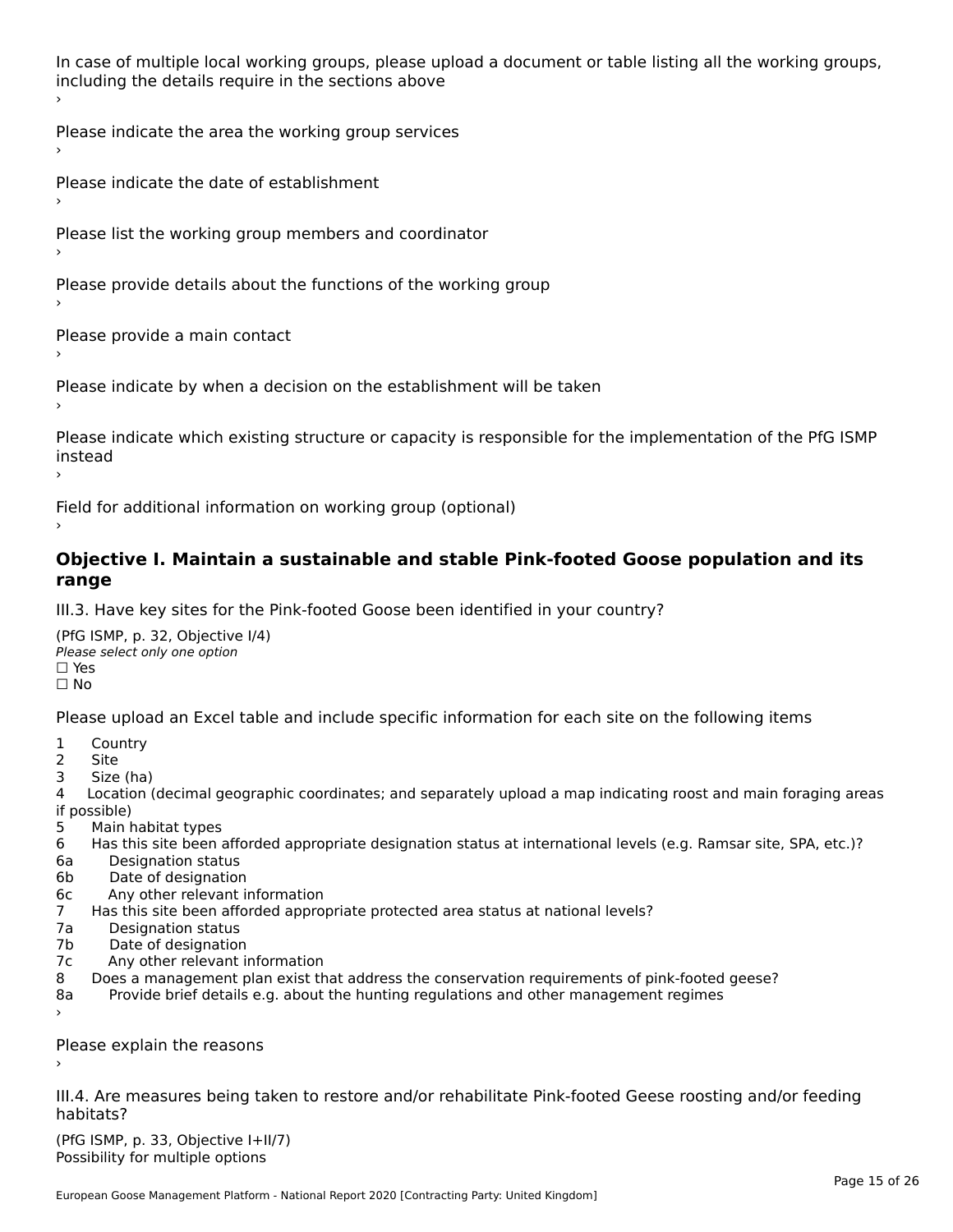☐ In staging areas □ in staging areas<br>□ In the wintering areas ☐ Not relevant

# **In the staging areas**

```
Please provide brief details, listing sites and measures ›
```
#### **In the wintering areas**

Please provide brief details, listing sites and measures ›

Please explain the reasons

III.5. Has a programme for prevention of Pink-footed Goose breeding on mainland been developed and implemented in your country?

(PfG ISMP, p. 31, Objective I+II+II/2)

**[only for Norway]**

Please select only one option riease select only one option<br>□ Yes, the programme is being implemented

 $\Box$  ies, the programme is being implemented to date  $\Box$  Yes, but the programme is not being implemented to date

 $\Box$  No, but a programme is under development

Please provide information on measures taken to date

Please provide results, if available

Please provide brief details on the measures and timeline of the programme

Please explain why it has not been implemented

Please provide brief details and expected date of enacting it

Please provide details on any other relevant activities undertaken, if any›

**Keep agricultural conflicts to an acceptable level**

III.6. Are agricultural conflicts related to Pink-footed Geese (e.g. crop damage) currently at an acceptable

(PfG ISMP, p. 33, Objective II  $(4+5)$ ) Please select only one option ☐ Yes☐ No

Please indicate how these conflicts are being addressed

Please indicate how these conflicts are being addressed›

Please provide further details, as necessary ›

# **Objective III. Avoid increase in tundra vegetation degradation on the breeding range**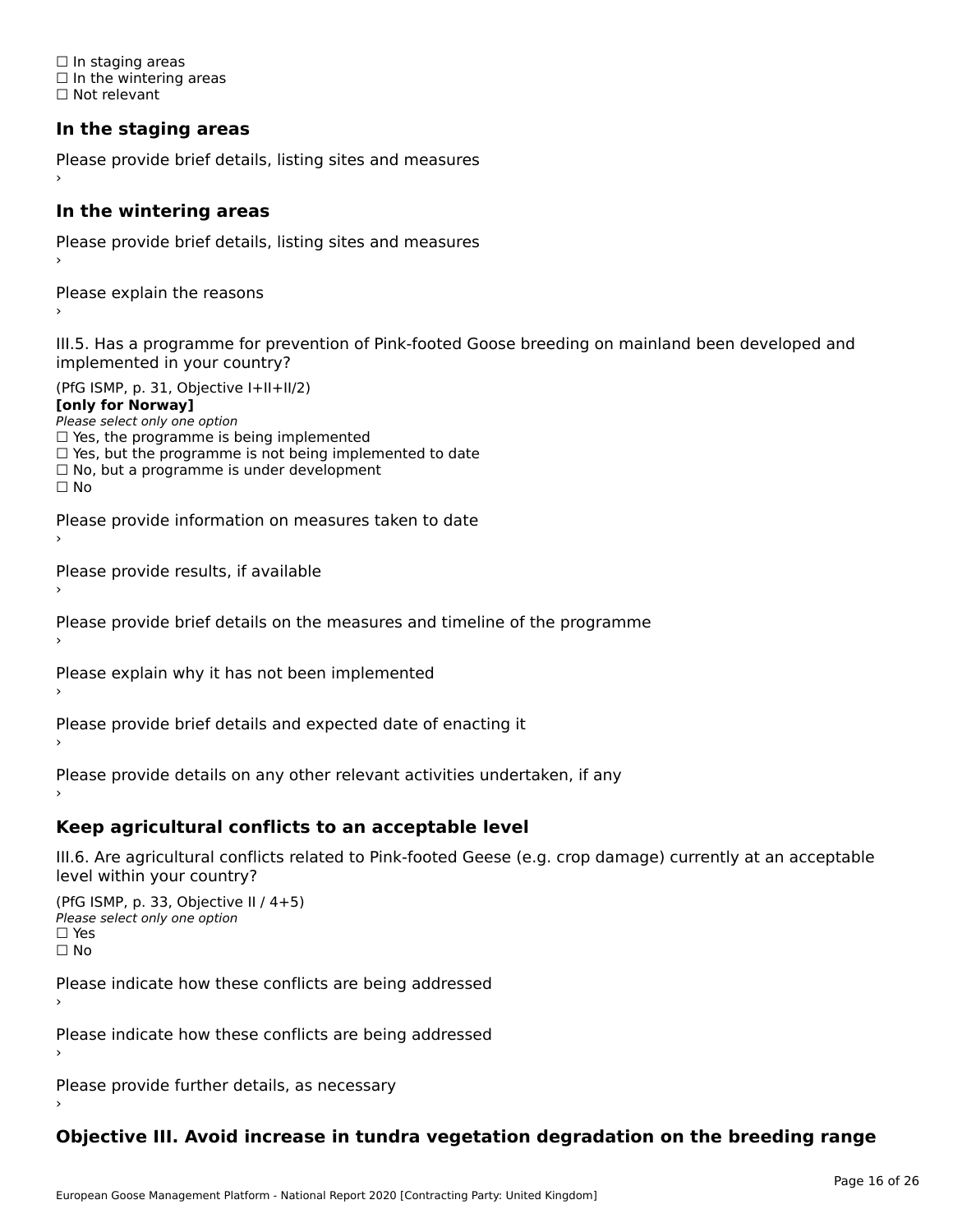III.7. Is the extent of arctic tundra degradation on Svalbard caused by the Pink-footed Goose monitored?

(PfG ISMP, p. 33-34, Objective III /8) **[only for Norway] Please select only one option** □ Yes<br>□ No

Please provide details on the type of monitoring activities (who is conducting them and how they are riease prov ›

Is there an increase in the level of degradation of the arctic tundra? □ CitCre dir increduce in c<br>Please select only one option □ Yes<br>□ No

Please provide any results or evidence

Please provide any results or evidence

Please explain the reasons

›

#### **Objective IV. Allow for recreational use that does not jeopardize the population**

III.8. Does your country promote and/or implement (in the past three years) any national or regional (sub $m.6.198$  your country promove and/or miplement (in the past time years) any national or

(PfG ISMP, p. 31, Objective VI/3) **[only Norway and Denmark]** Possibility for multiple options ☐ Wise use hunting practices  $\Box$  wise use numing practices<br> $\Box$  Best practices to reduce crippling rates □ Best practices to reduce crippinig rates<br>□ Self-organization and coordination of local hunting □ Sen-organization and coordination or local nunting<br>□ No campaigns, programmes or activities have been implemented

# **Wise use hunting practices**

Please provide brief details (attach files or provide web links, if available) ›

# **Best practices to reduce crippling rates**

Please provide brief details (attach files or provide web links, if available)

# **Self-organization and coordination of local hunting**

Please provide brief details (attach files or provide web links, if available)

Please explain the reasons

#### **Optionally, please provide any other information related to the implementation of the PfG ISMP**

Please provide further information here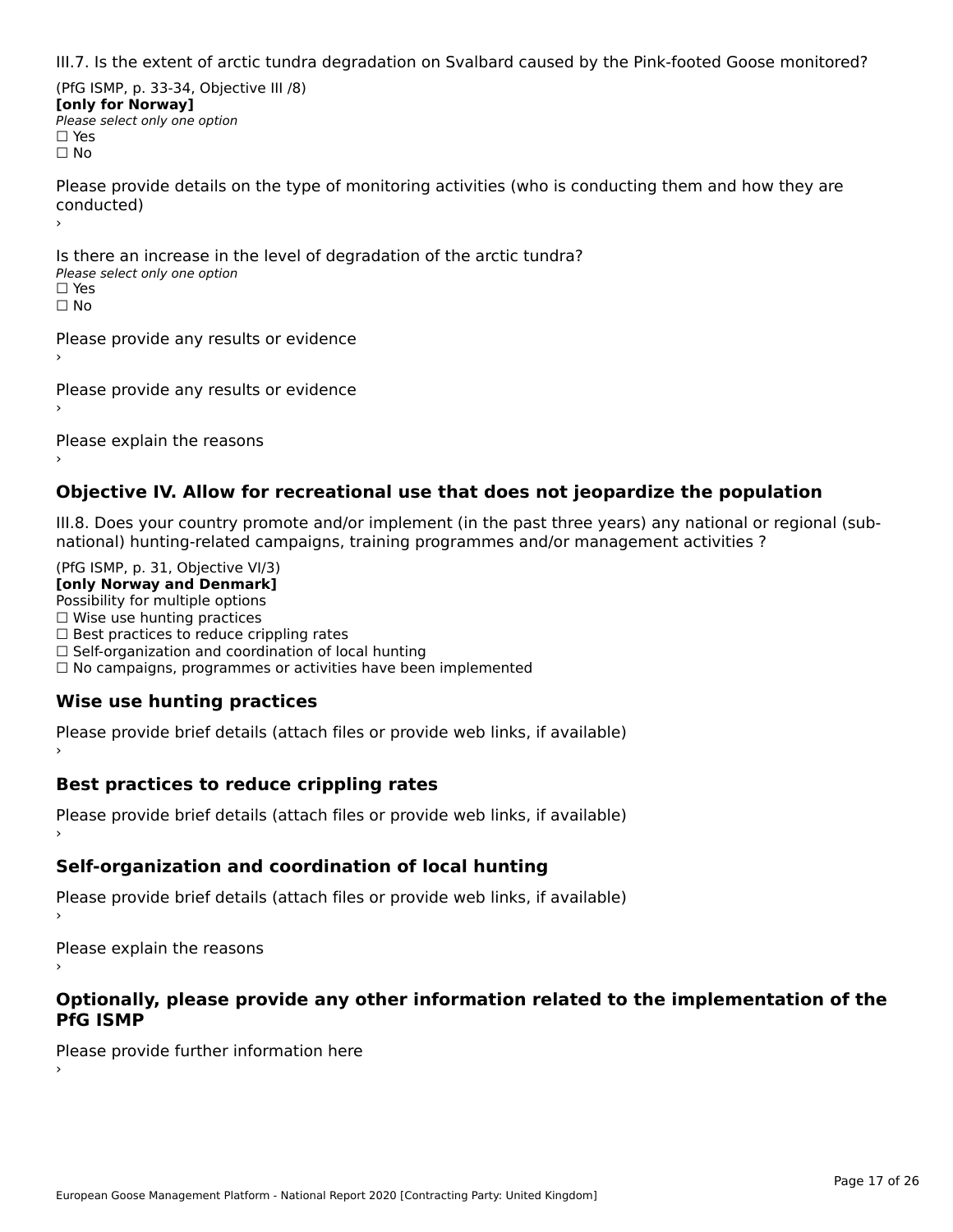#### **IV. Sub-section A: Taiga Bean Goose International Single Species Action Plan (TBG ISSAP) - Eastern 1 Management UnitAction Plan (TBG ISSAP) - Eastern 1 Management Unit**

Participating Range States**: Belarus, Estonia, Germany, Latvia, Ukraine** 

### **Objective 1. Increase survival rate of adults**

### **Result 1.1 Legal harvest does not jeopardize an increase of adult survival rates**

IV.1. Has your country developed and adopted legislation for the closure of hunting of TBG to allow for TBG IV.1. Thas your country developed and add<br>to pass before goose hunting is opened?

(activity 1.1.1.1 Workplan for the implementation of non-AHM related actions (2018-2020) agreed at the 3rd EGM IWG meeting in Leeuwarden, the Netherlands in June 2018) **[all Participating Range States]**

#### [all Participating Range States]

Please select only one option ☐ Yes, developed and adopted

☐ Yes, developed but not adopted

 $\Box$  ies, developed but not adopted

Please describe what legislation has been developed

Please indicate when it was adopted

Please indicate how the legislation is enforced

Please describe what legislation has been developed

Please indicate the timeframe when the legislation is expected to be adopted

Please explain the reasons

#### **IV.2. Please indicate how you are improving the knowledge of the occurrence of TBG on sub-species level in your country**on sub-species level in your country

on sub-species fever in your country<br>(activity 1.1.1.2 Workplan for the implementation of non-AHM related actions (2018-2020) agreed at the **Brd EGM IWG meeting in Leeuwarden, the Netherlands in June 2018)** 

#### [all Participating Range States]

IV.2.1. Ensuring national monitoring at all known key sites <del>■ Western Chroning</del> Hational<br>Please select only one option  $\square$  Yes ☐ No

Please describe the activities undertaken

Please list the key sites where monitoring activities are being undertaken

Please provide relevant documents or weblinks

Please explain the reasons

›

IV.2.2. Providing identification training to people carrying out the monitoring activities <del>■ Western Fortung</del> Recrement<br>Please select only one option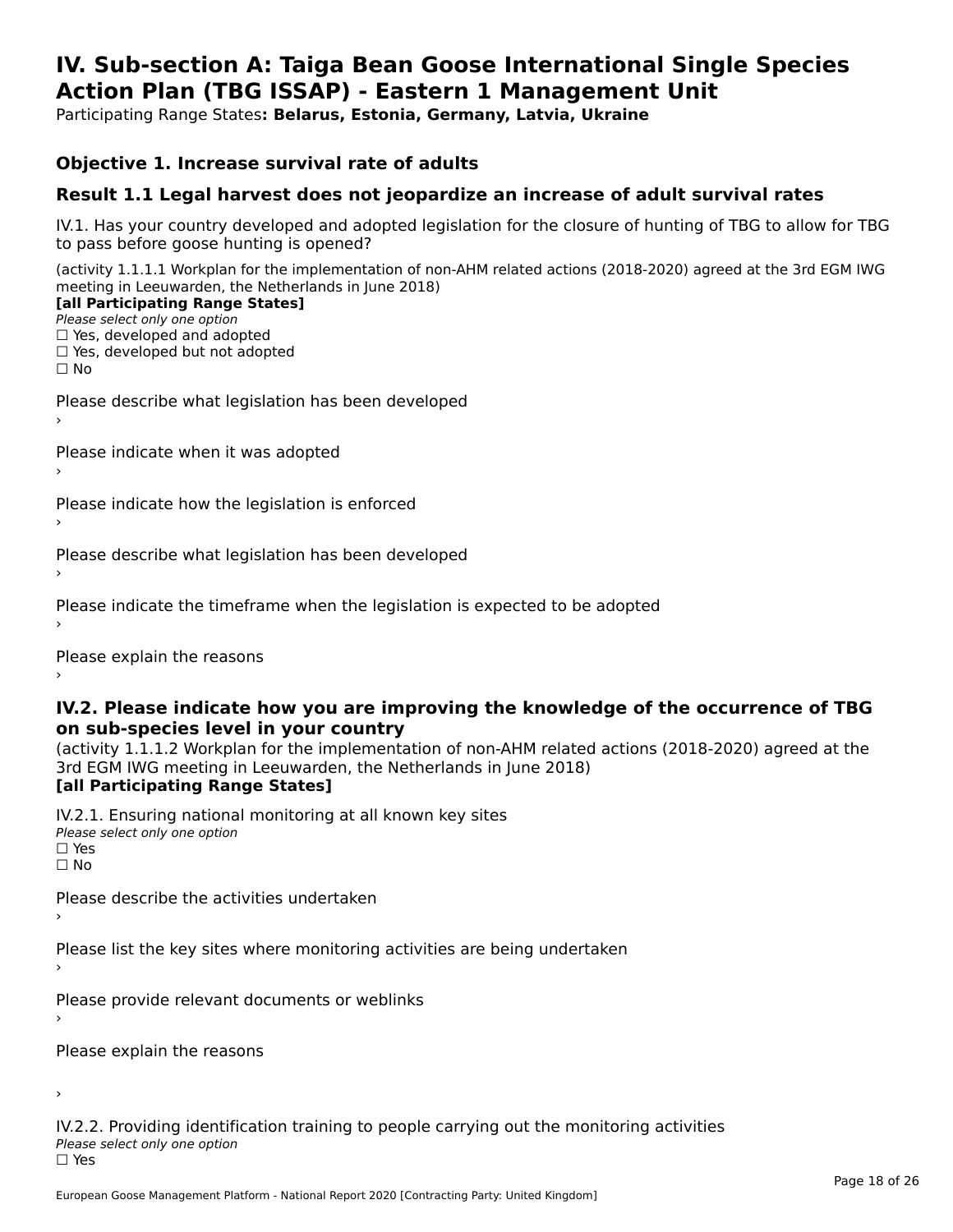```
☐ No
```

```
Please describe the activities undertaken›Please provide relevant identification materials or weblinks, if available
Please explain the reasons
IV.2.3. Providing equipment to people carrying out the monitoring activities
Please select only one option
☐ Yes□ Yes<br>□ No
Please describe the activities undertaken›Please provide relevant documents or weblinks
Please explain the reasons
IV.2.4. Carrying out a satellite/GPS tagging project on TBG in the wintering/staging areas
<del>∩</del><br>Please select only one option
□ Yes<br>□ No
Please describe the activities undertaken›Please provide relevant documents or weblinks
Please explain the reasons
IV.2.5. Any other relevant activities
Please select only one option
☐ Yes□ Yes<br>□ No
Please describe the activities undertaken›Please provide relevant documents or weblinks
Result 1.2 Illegal harvest is reduced to non-significant levels
```
IV.3. Does your country implement an awareness-raising campaign for hunters to complement necessary rv.5. Does your court<br>legislation changes?

(activity 1.2.2.1 Workplan for the implementation of non-AHM related actions (2018-2020) agreed at the 3rd EGM IWG meeting in Leeuwarden, the Netherlands in June 2018)

#### **[Only for Belarus and Ukraine]**

Please select only one option

riease select only one option<br>□ Yes, an awareness-raising campaign is being implemented<br>□ Yes, an awareness-raising campaign is under development

□ No, but an awareness-raising campaign is under development<br>□ N。

Please indicate who is involved in the implementation (e.g. national NGOs, research institutes, etc.)

Please provide brief details about the activities that are being implemented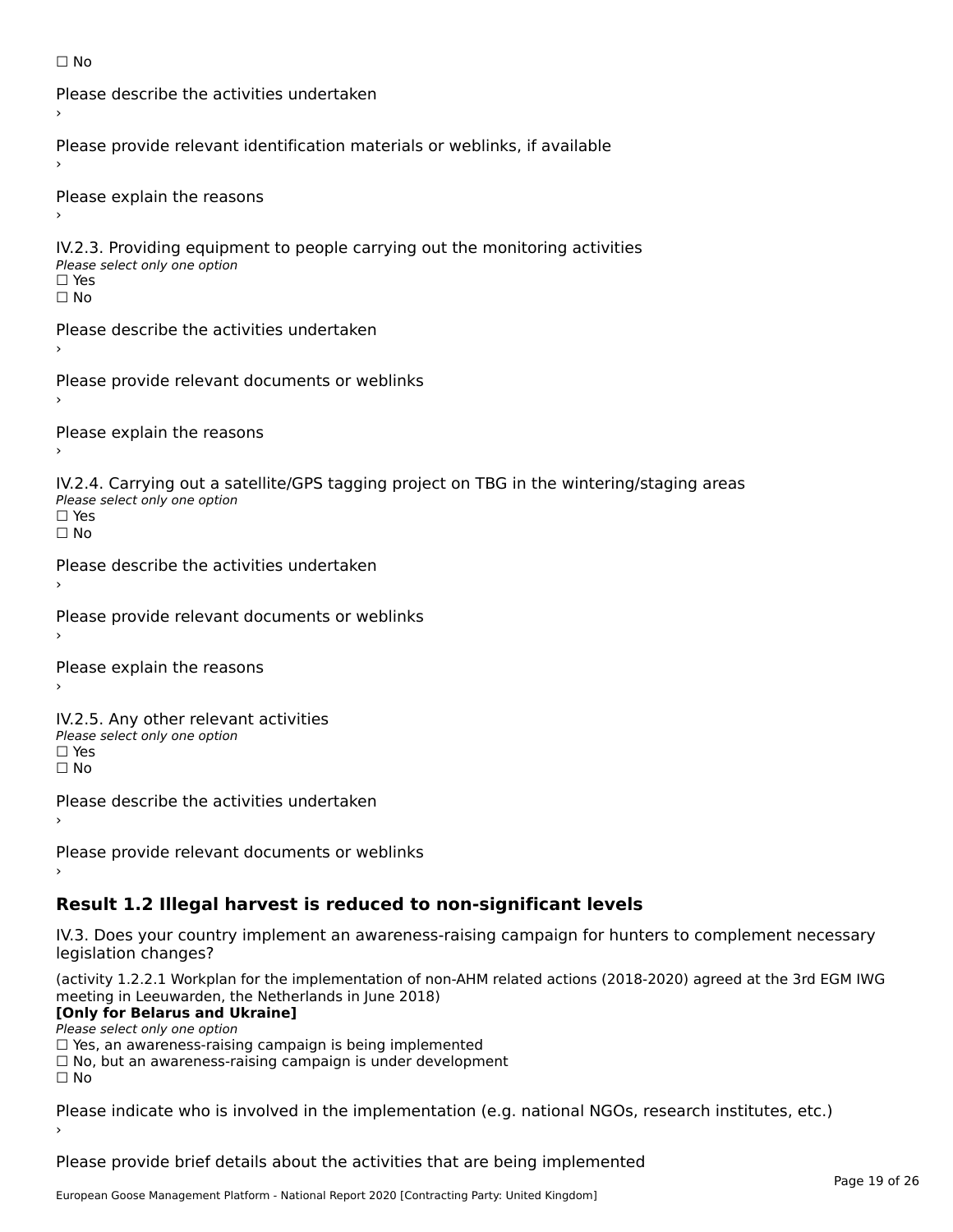Please provide a weblink or upload more information on the campaign Does the campaign include guidance on identification of grey geese? Please select only one option<br>□ Yes □ Yes<br>□ No Please upload identification guides and provide weblinks Please provide further information, if available Please explain the reasons Please indicate who is in charge of developing the campaigns Please provide information on when the development is expected to be finalized Please indicate when the implementation of the campaign is envisaged to start Please provide reasons why an awareness-raising campaign is not in place IV.4. Has special publication on the occurrence of the Taiga Bean Goose been produced and disseminated? (activity 1.2.2.2 Workplan for the implementation of non-AHM related actions (2018-2020) agreed at the 3rd EGM IWG **[Only for Ukraine] □ Yes produced and disseminated**<br>Please select only one option  $\Box$  ies produced and disseminated  $\Box$  ies, currently being produced Please provide details on dissemination, upload publication or provide weblink Please provide details on the timeframe Please indicate who is in charge of producing the publication Please provide details on the dissemination plans Please explain the reasons **Other objectives and results as decided by the EGM IWG Reducing Taiga Bean Goose crippling** IV.5. Have you undertaken any activities to reduce TBG crippling rates? (activity agreed at the 1st EGM IWG meeting in Kristianstad, Sweden in December 2016)

#### **[all Participating Range States]**[all Participating Range States]

**Law Tarticipating Range**<br>Please select only one option

□ Yes<br>□ No

›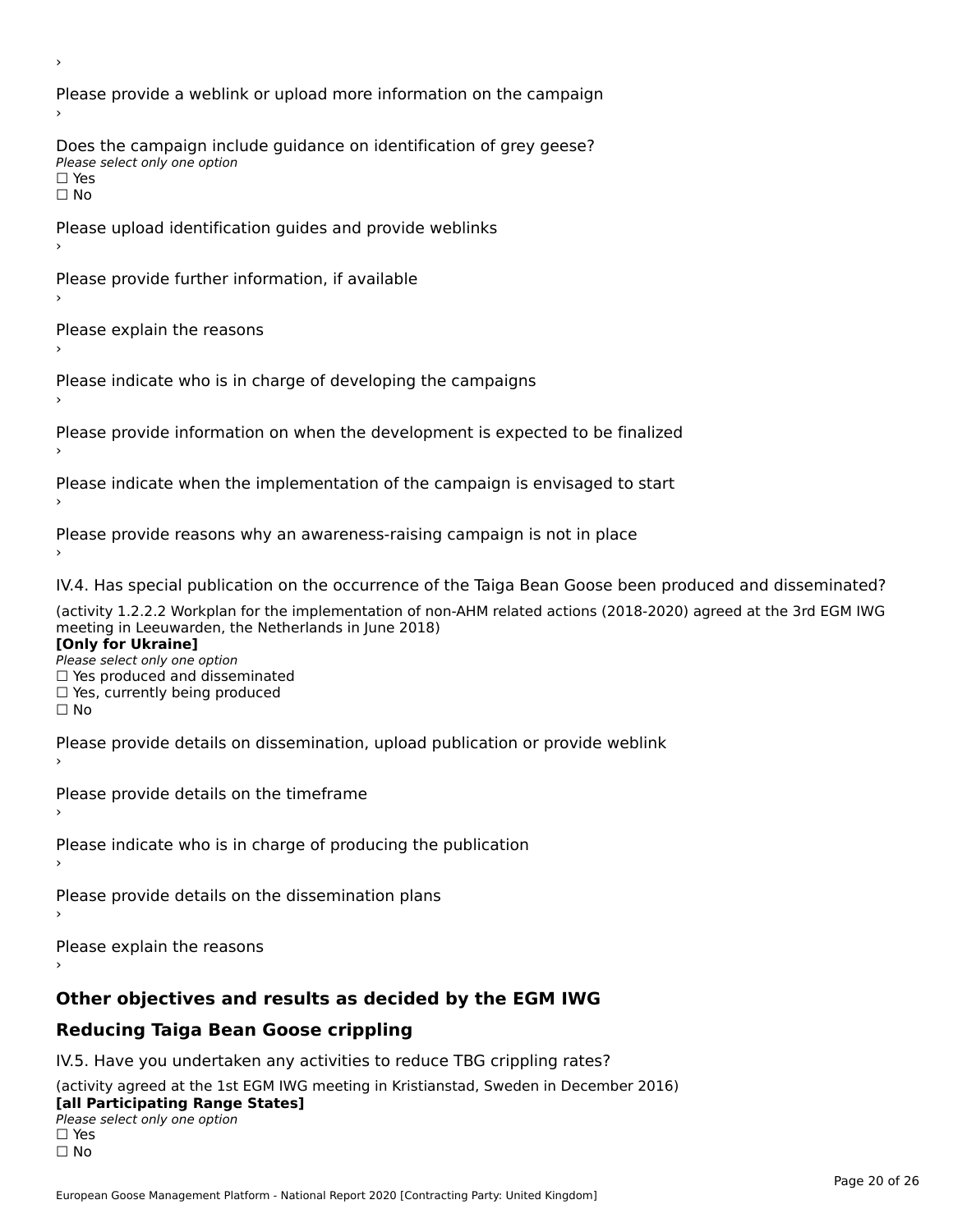☐ Not applicable

```
Please provide details on the activities
```
Please explain the reasons

Please explain the reasons

### **Raising identification skills and awareness amongst hunters**

IV.6. Have training programmes to develop identification skills amongst hunters been organized by national rv.o. riave training pro<br>hunting associations?

(activity agreed at the 1st EGM IWG meeting in Kristianstad, Sweden in December 2016) **[all Participating Range States]**[all Participating Range States] **Lan Tarticipating Range**<br>Please select only one option ☐ Yes☐ No□ Not applicable

Please provide more information on the training programmes

Have the training programmes been developed in cooperation with BirdLife partners and other conservation NGOs?Please select only one option☐ Yes☐ No

```
Please provide a list of cooperating partners
```
Please provide more information of detailed activities with partners

Please upload any relevant materials

Please provide weblinks

Please explain the reasons

Please explain the reasons›

Please explain the reasons

#### **Optionally, please provide any other information related to the implementation of the TBG ISSAPTBG ISSAP**

Please provide information here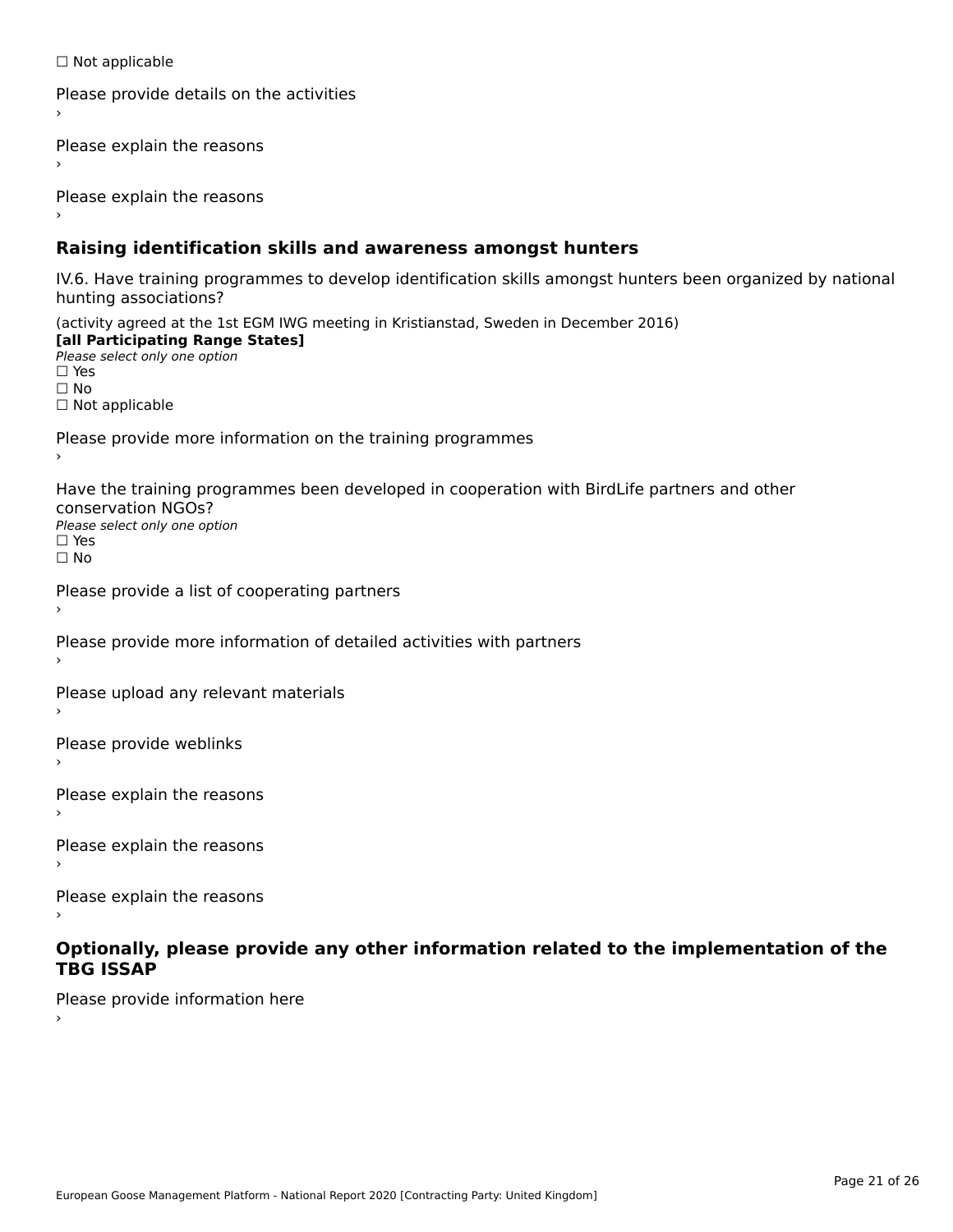# **V. Sub-section B: Taiga Bean Goose International Single SpeciesAction Plan (TBG ISSAP) - Western and Central Management Units**

Participating Range States: **Denmark**, **Finland**, **Norway, Sweden**, **UK**

# **Objective 1 Increase survival rate of adults**

### **Result 1.2 Illegal harvest is reduced to non-significant levels**

V.1. Is TBG shooting investigated in north-east Jutland and Zealand?

(activity 1.2.2.1 Workplan for the implementation of non-AHM related actions (2018-2020) agreed at the 3rd EGM IWG meeting in Leeuwarden, the Netherlands in June 2018) **[Only for Denmark] LOTTLY TOT DETITIONS**<br>Please select only one option

*riease*<br>□ Yes<br>□ No

Please indicate what activities have been undertaken›

Please provide results, relevant publications and weblinks ›

Please explain the reasons

#### **Result 1.3: Impact of huntable native predators in breeding and moulting areas is reduced**

V.2. Are annual campaigns undertaken amongst hunters in the breeding areas to strengthen fox v.z. Are annual campaigns und<br>management in your country?

(activity 1.3.1.1 Biannual Taiga Bean Goose implementation plan agreed at the 1st EGM IWG meeting in Kristianstad, Sweden in December 2016)

**[Only for Finland]** Please select only one optionriease<br>□ Yes □ Yes<br>□ No

Please list the areas where the campaigns are being undertaken

Please list the hunting associations involved

Please provide any other relevant details and weblinks ›

Please explain the reasons›

V.3. Has fox management in northernmost Finland been further strengthened by the Finnish Wildlife v.5. Has fox management in northernmost F<br>Agency and the Forestry and Parks Service?

(activity 1.3.1.2 Biannual Taiga Bean Goose implementation plan agreed at the 1st EGM IWG meeting in Kristianstad, Sweden in December 2016) Sweden in December 2016)

[Only for Finland]

**Please select only one option** □ Yes<br>□ No

Please explain what activities have taken place

Please provide results, relevant publications and weblinks ›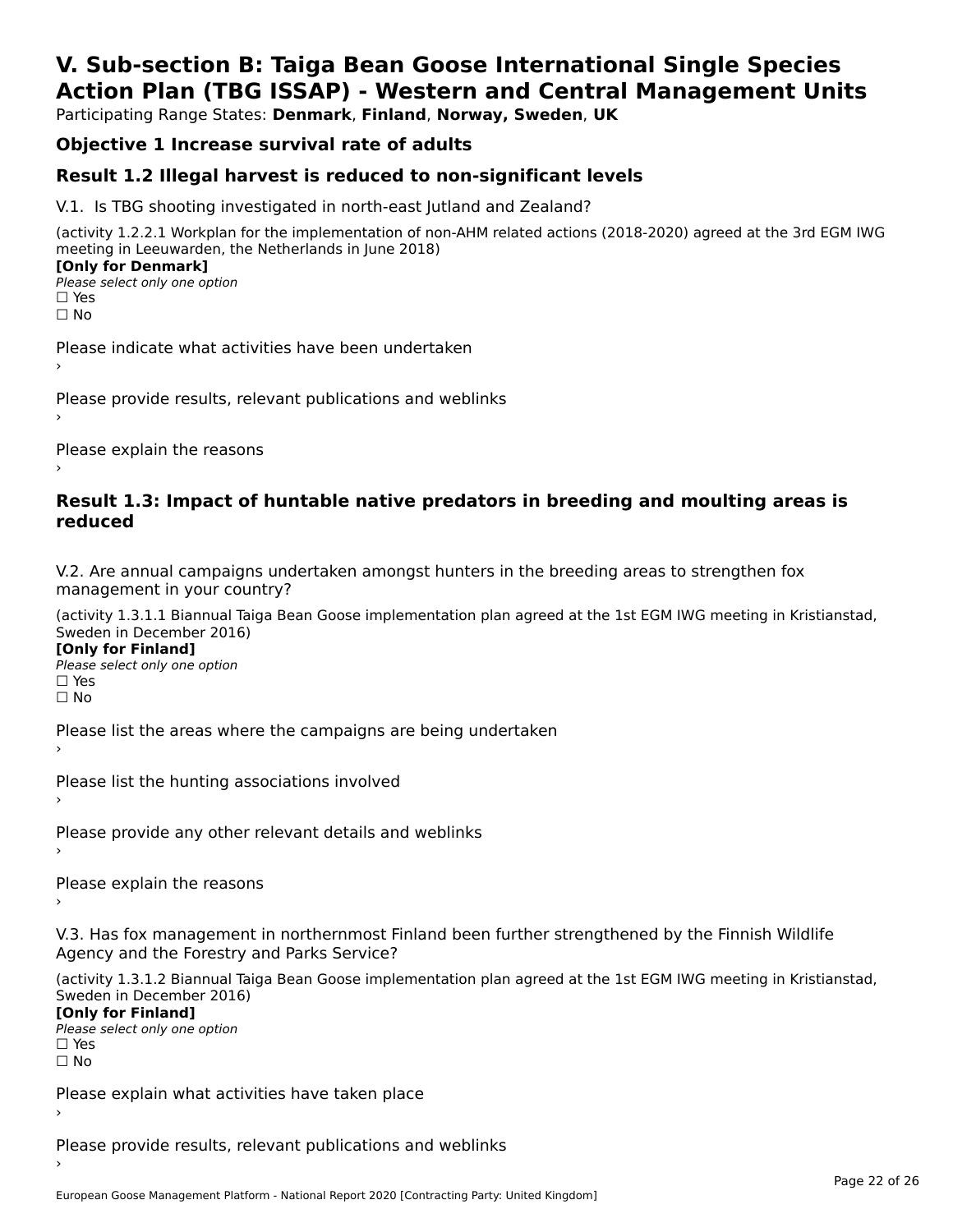# **Result 1.4: Impact of alien predators in breeding and moulting areas is reduced**

V.4. Does your country implement programmes for the eradication of the raccoon dog?

(activity 1.4.1.1 Workplan for the implementation of non-AHM related actions (2018-2020) agreed at the 3rd EGM IWG meeting in Leeuwarden, the Netherlands in June 2018) **[Only for Finland and Sweden]**

**Please select only one option** 

□ Yes<br>□ No

Please provide details about the eradication programme(s) (scope, implementing entities, etc.)

Please provide details on the effectiveness of the programmes

Please provide an update on the current status of the raccoon dog

Please explain the reasons

### **Objective 2. Increase reproductive rates**

### **Result 2.2: Intraspecific competition in spring staging areas is reduced**

V.5. Please provide updates on the implementation of the "fields for geese" programme

(activity 2.2.1.1 Workplan for the implementation of non-AHM related actions (2018-2020) agreed at the 3rd EGM IWG meeting in Leeuwarden, the Netherlands in June 2018) Loury for Swedent

V.6. Please provide information on the continuation and implementation of the "unharvested-fields-forbirds" programme (within the Common Agricultural Policy)birds" programme (within the Common Agricultural Policy)

(activity 2.2.1.2 and 2.2.1.3) **[Only for Finland]** ›

#### **Objective 3. Stop ongoing loss, fragmentation and degradation of habitats, and restore lost, fragmented and degraded habitats**

## **Result 3.1: Impact of forestry works is reduced**

V.7. Have working models been developed for wildlife-friendly forest management?

(activity 3.1.1.1 Workplan for the implementation of non-AHM related actions (2018-2020) agreed at the 3rd EGM IWG meeting in Leeuwarden, the Netherlands in June 2018)

#### **[Only for Finland]**

**Please select only one option** □ Yes<br>□ No

Please provide details on the working models developed

Are these models being implemented? ∩ne enese moders being<br>Please select only one option □ Yes<br>□ No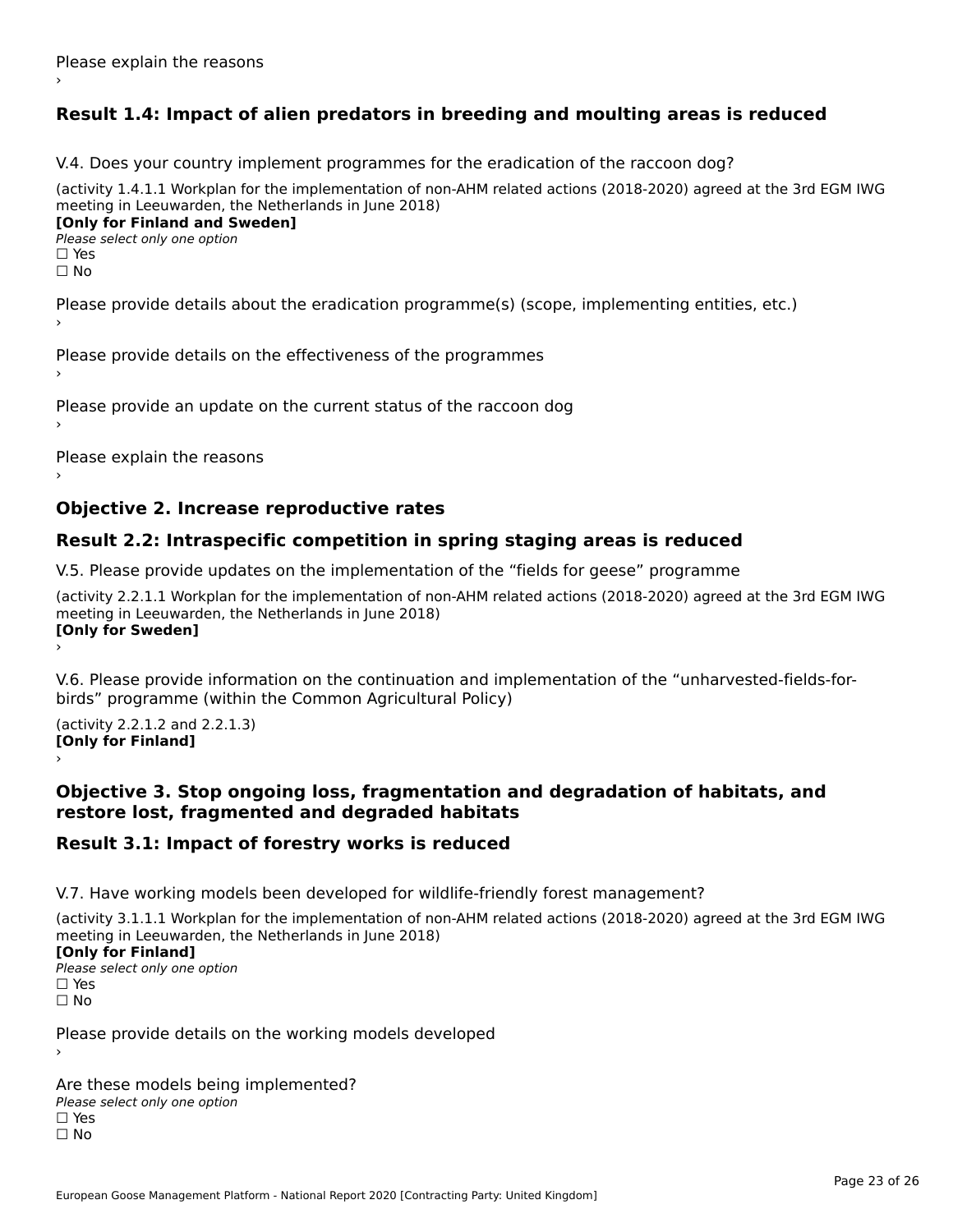Please provide more information on the progress Have these models been promoted to reach forest owners? ∩ave these models bee<br>Please select only one option □ Yes<br>□ No Please provide more information Please explain the reasons ›Have these models been promoted to reach forest corporations? ∩ave these models bee<br>Please select only one option □ Yes<br>□ No Please provide more information Please explain the reasons ›Please explain the reasons›Please explain the reasons›

V.8. Please indicate the implementation progress to reach the annual goals for mire restoration

(activity 3.1.2.1 Workplan for the implementation of non-AHM related actions (2018-2020) agreed at the 3rd EGM IWG meeting in Leeuwarden, the Netherlands in June 2018) **Inceding In Leeuwarden, the Nether**<br>[all Participating Range States]

> n/a

#### **Result 3.3: Breeding, staging and wintering habitats are not further lost due to oil and gas or renewable energy developments**gas or renewable energy developments

V.9. Are you monitoring the collision risk posed by renewable energy developments to TBG close to the Special Protection Areas, identified as their important wintering sites?

(activity 3.3.1.1 Workplan for the implementation of non-AHM related actions (2018-2020) agreed at the 3rd EGM IWG meeting in Leeuwarden, the Netherlands in June 2018) **[only for Denmark and other Range States as applicable]**

```
Please select only one option
☑ No
```
Please provide information on the relevant actions that have been undertaken ›

Please provide any results, if available

Please explain the reasons › n/a

# **Result 3.4: Impact of agriculture on natural Taiga Bean Goose habitats is minimized**

V.10. Has the area of managed coastal grasslands under the Common Agricultural Policy (CAP) increased in

(activity 3.4.1.1 Workplan for the implementation of non-AHM related actions (2018-2020) agreed at the 3rd EGM IWG meeting in Leeuwarden, the Netherlands in June 2018) **[only for Finland]**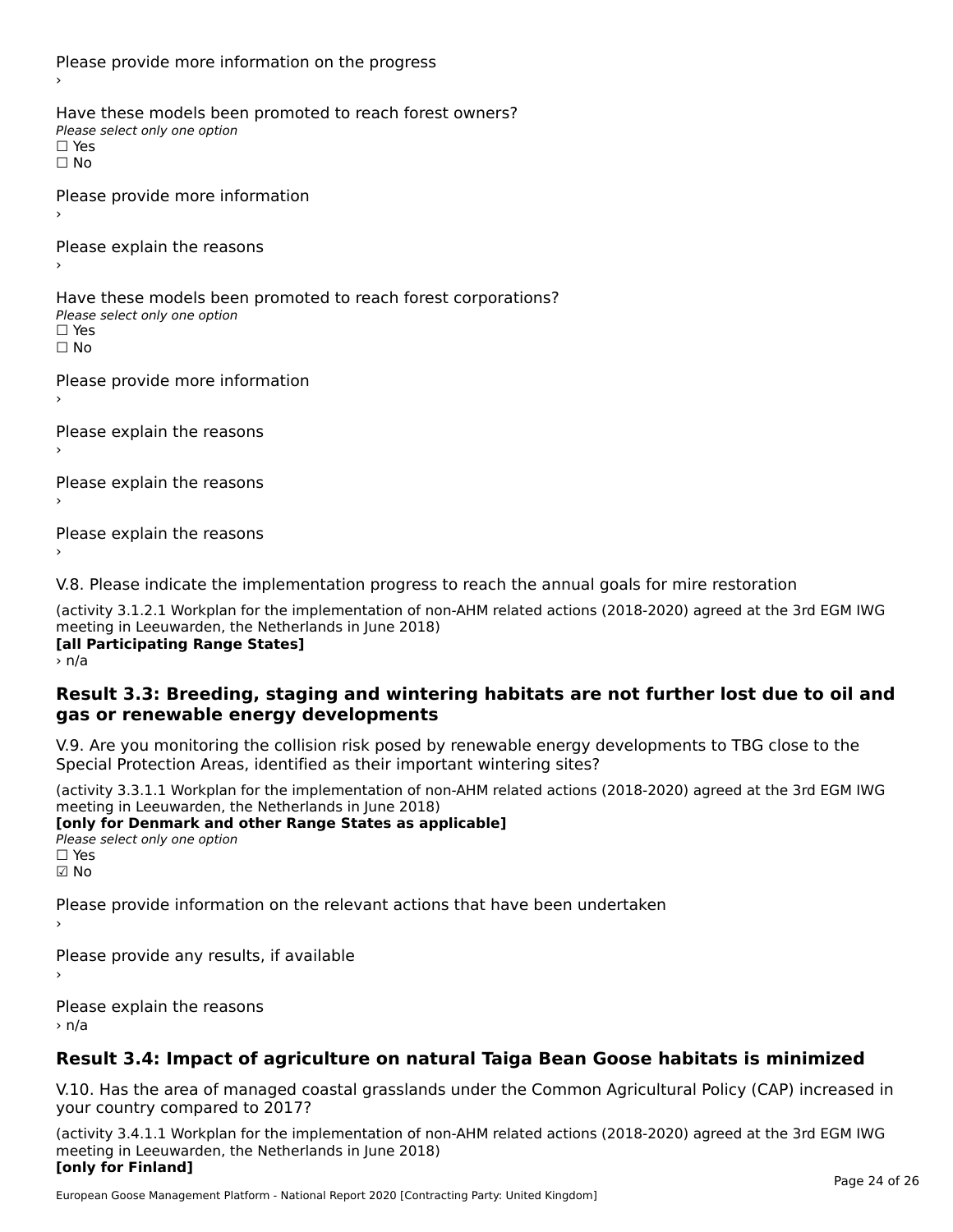Please select only one option □ Yes<br>□ No

Please indicate the size of the total area›

Please indicate the additional area managed since the beginning of 2017

Please describe the activities undertaken on grassland management

Please upload relevant documentation and provide weblinks

Please explain the reasons

### **Other objectives and results as decided by the EGM IWG**

#### **Review factors possibly contributing to rapid declines in eastern England and implement appropriate management responses**implement appropriate management responses

V.11. Have possible factors causing population declines in eastern England been reviewed?

(activity 3.4.2. Workplan for the implementation of non-AHM related actions (2018-2020) agreed at the 3rd EGM IWG meeting in Leeuwarden, the Netherlands in June 2018)<br>**[only for UK]** 

Please select only one option☐ Yes☑ No

Please describe those factors and provide further information as available

Are appropriate management responses to these factors being implemented? ric appropriace manage<br>Please select only one option ☐ Yesים<br>⊡ No

Please provide information on the activities implemented

Please provide information about the main achievements and results

Please explain the reasons

Please explain the reasons

› Currently available information on TBG status in England does not provide strong evidence of causes. No England-specific issues are identified. Potential to develop a tracking study involving English birds is being investigated by WWT.

# **Reducing Taiga Bean Goose crippling**

V.12. Have you undertaken any activities in the past three years to reduce TBG crippling rates?

(activity agreed at the 1st EGM IWG meeting in Kristianstad, Sweden in December 2016)

#### **[all Participating Range States]**

**Lan Farticipating Range**<br>Please select only one option ☐ Yes☐ No☑ Not applicable